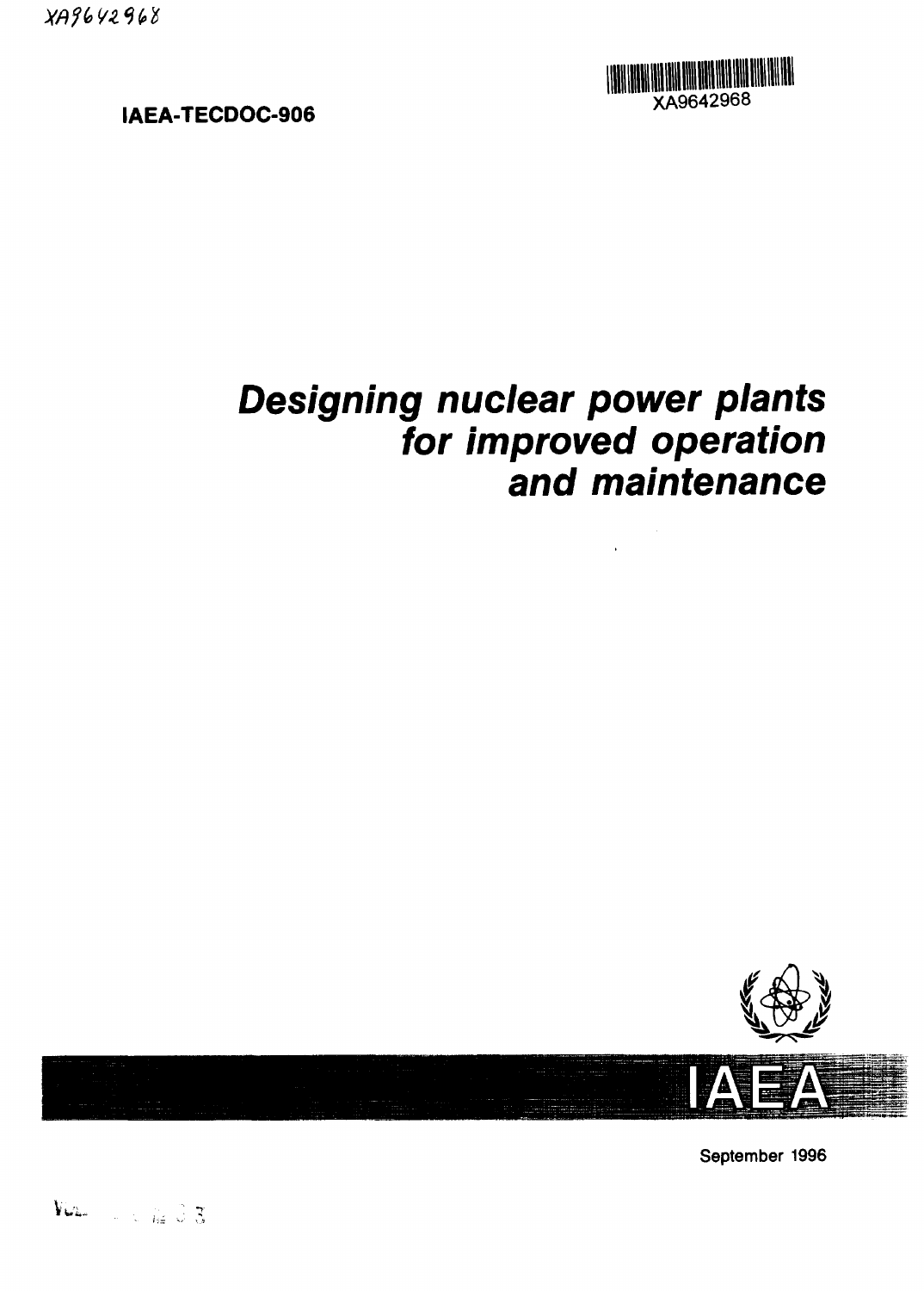The IAEA does not normally maintain stocks of reports in this series. However, microfiche copies of these reports can be obtained from

> INIS Clearinghouse International Atomic Energy Agency Wagramerstrasse 5 P.O. Box 100 A-1400 Vienna, Austria

Orders should be accompanied by prepayment of Austrian Schillings 100,in the form of a cheque or in the form of IAEA microfiche service coupons which may be ordered separately from the INIS Clearinghouse.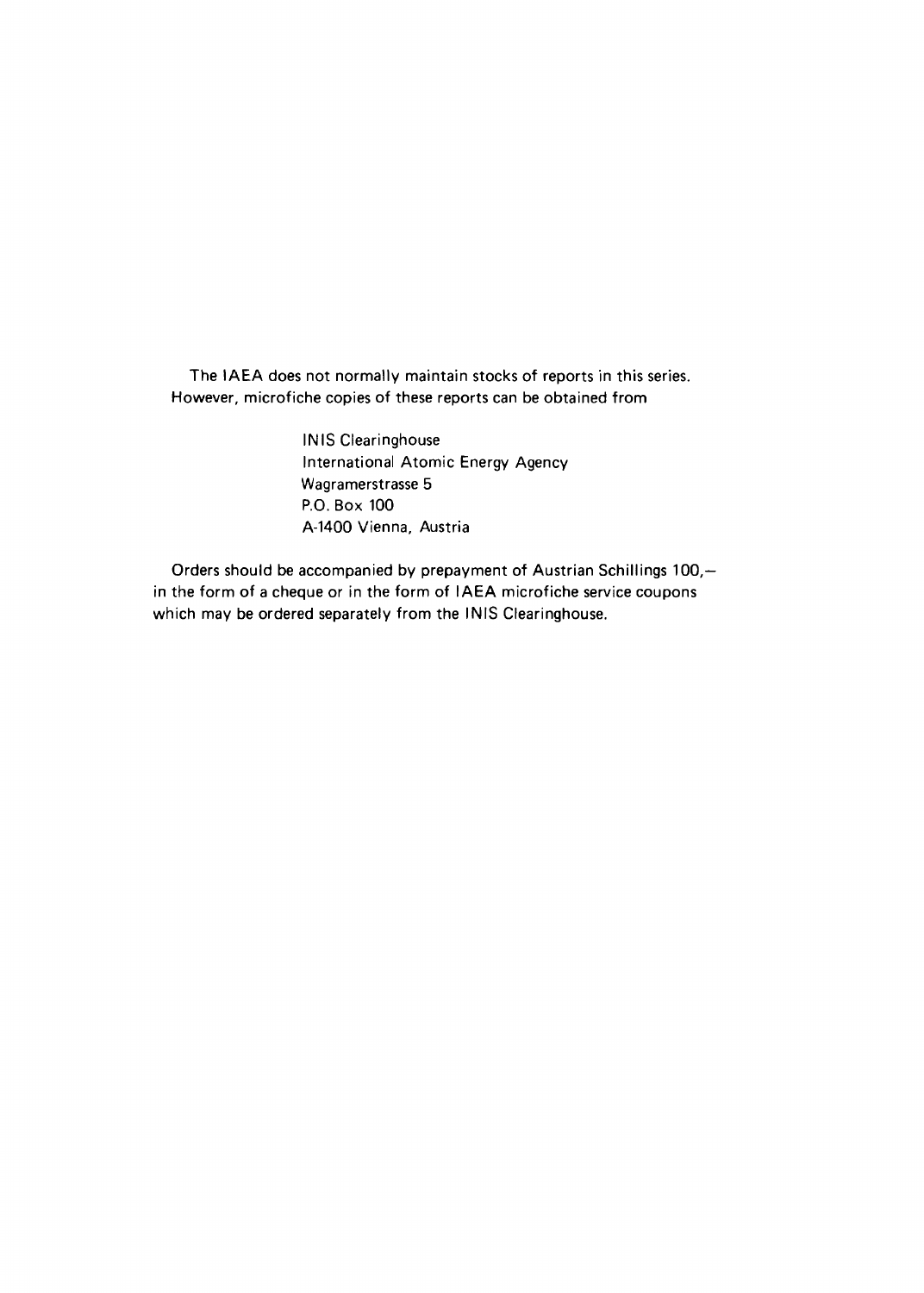**IAEA-TECDOC-906**

## **Designing nuclear power plants for improved operation and maintenance**



INTERNATIONAL ATOMIC ENERGY AGENCY

 $\mathbb{AEA}$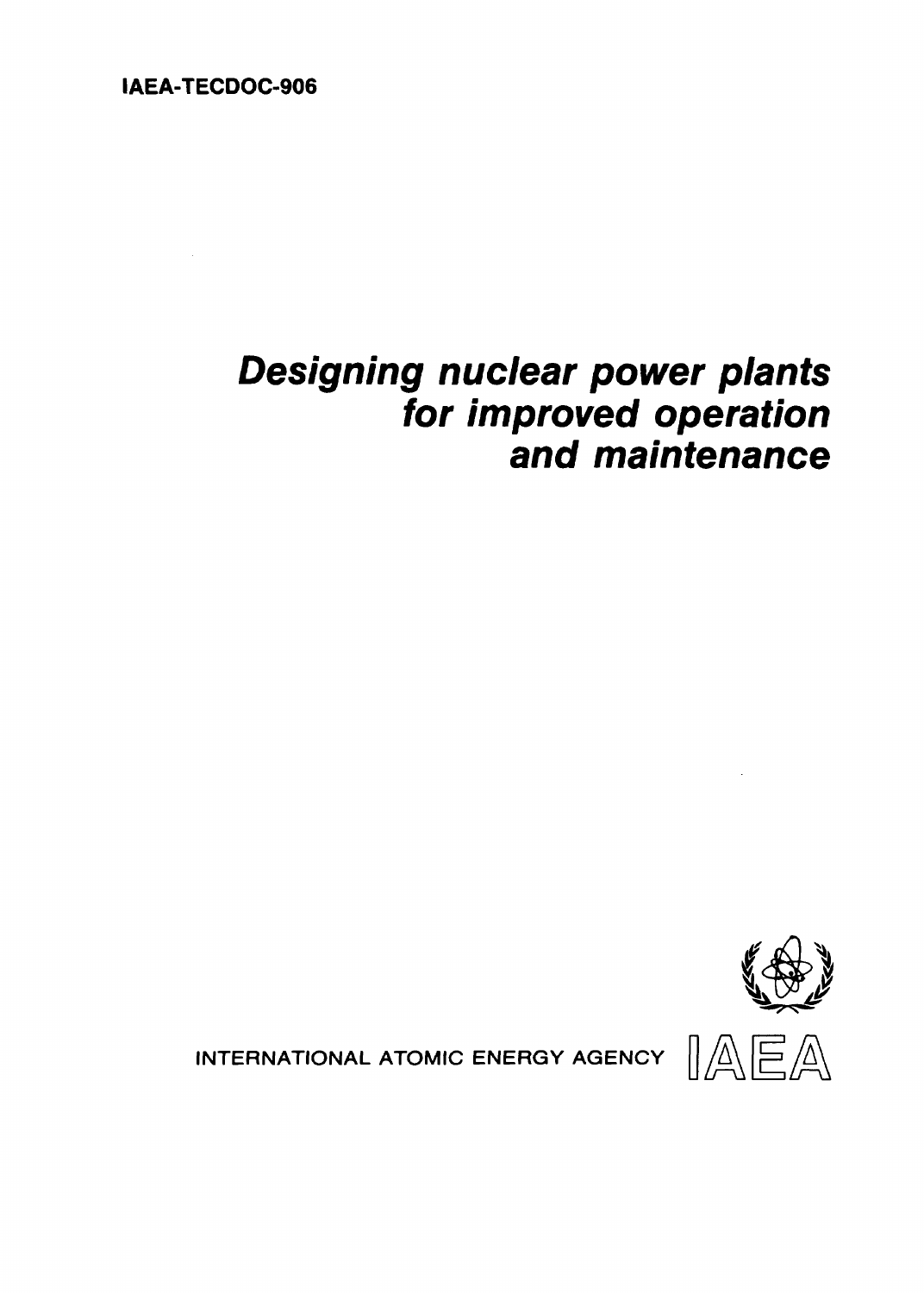The originating Section of this publication in the IAEA was:

Nuclear Power Engineering Section International Atomic Energy Agency Wagramerstrasse 5 P.O. Box 100 A-1400 Vienna, Austria

DESIGNING NUCLEAR POWER PLANTS FOR IMPROVED OPERATION AND MAINTENANCE **IAEA, VIENNA,** 1996 IAEA-TECDOC-906 ISSN 1011-4289

©IAEA, 1996

Printed by the IAEA in Austria September 1996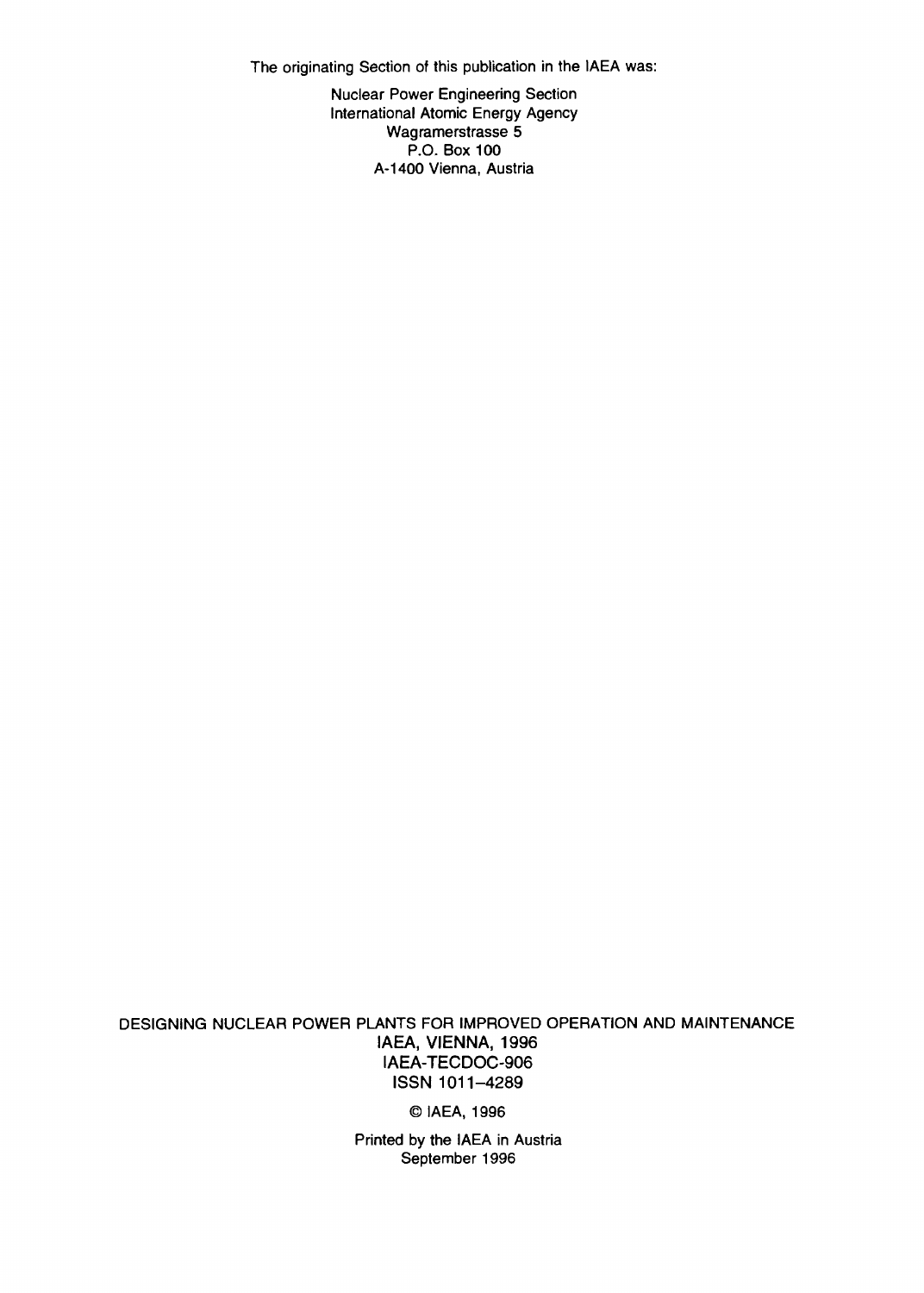#### FOREWORD

One of the lessons that the nuclear power industry has learned from its many years of experience is that a plant should be designed from the outset to make it readily operable and maintainable over its life. This includes providing standardization of components, designing equipment to minimize maintenance needs, designing to reduce occupational exposure to ionizing radiation, and designing to facilitate those maintenance needs that do exist. Such needs include activities to support inspection, test, repair, and replacement of equipment and systems over the plant life and assuring that adequate access, laydown space, tooling and services are provided as part of the basic plant design. It also includes consideration of the environment in which operation and maintenance activities are performed. Important aspects of operability and maintainability are human factors considerations. These include those aspects of the design which affect:

- monitoring, controlling and protection functions assigned to plant operators,
- monitoring and diagnostic functions performed by plant engineers and managers during normal, upset and emergency conditions, and
- inspection, on-line and off-line surveillance testing, preventive maintenance and corrective maintenance functions assigned to maintenance personnel.

The current IAEA programme in nuclear power implementation includes efforts to provide feedback to designers for better operability and maintainability of nuclear power plants. It is hoped that this publication will be useful to those organizations in Member States that are responsible for the design of new power plants or for upgrading existing designs.

The IAEA wishes to thank all those who took part in the preparation and review of this publication.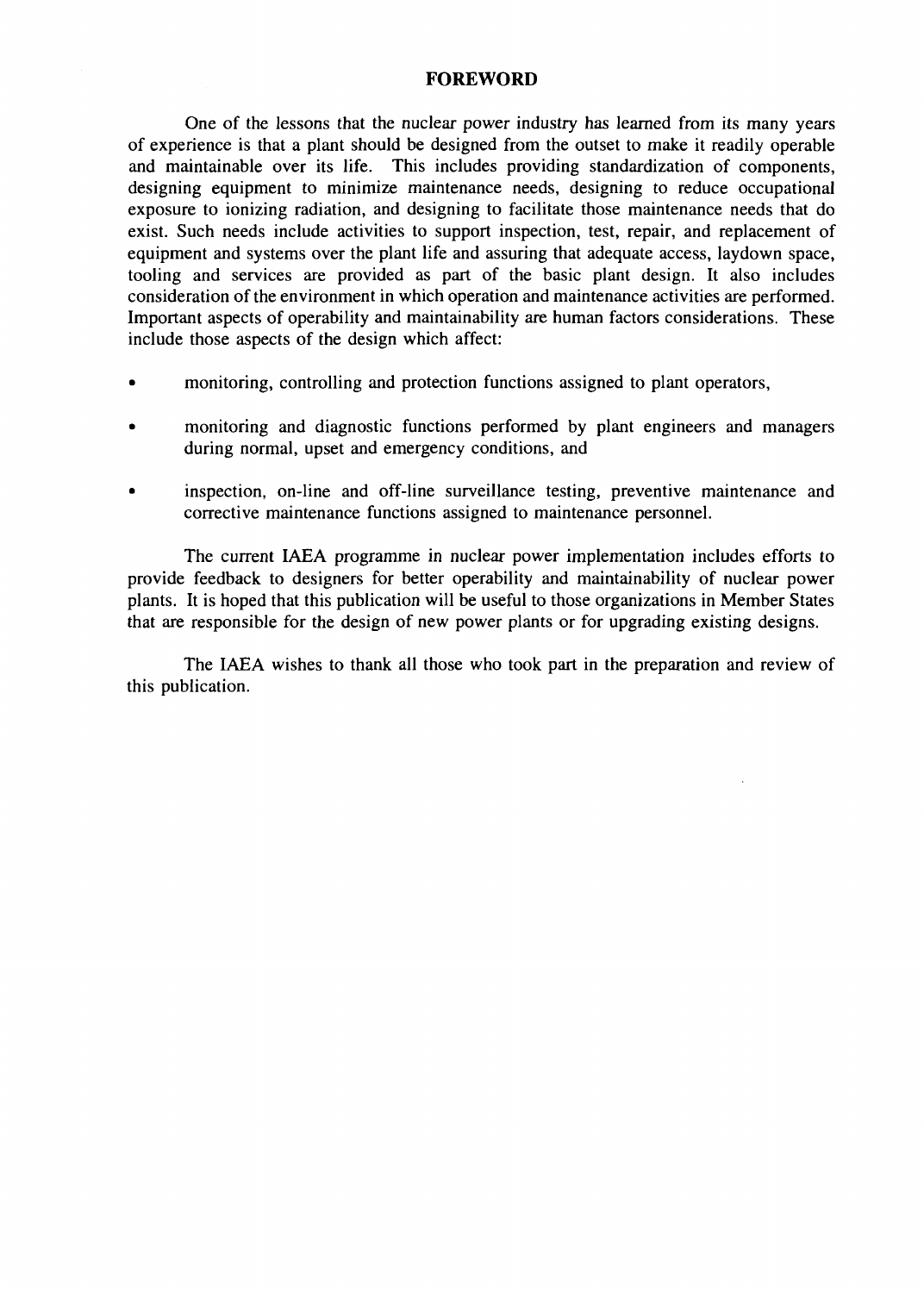## *EDITORIAL NOTE*

*In preparing this publication for press, staff of the IAEA have made up the pages from the original manuscript (s). The views expressed do not necessarily reflect those of the governments of the nominating Member States or of the nominating organizations.*

*Throughout the text names of Member States are retained as they were when the text was compiled.*

*The use of particular designations of countries or territories does not imply any judgement by the publisher, the IAEA, as to the legal status of such countries or territories, of their authorities and institutions or of the delimitation of their boundaries.*

*The mention of names of specific companies or products (whether or not indicated as registered) does not imply any intention to infringe proprietary rights, nor should it be construed as an endorsement or recommendation on the part of the IAEA.*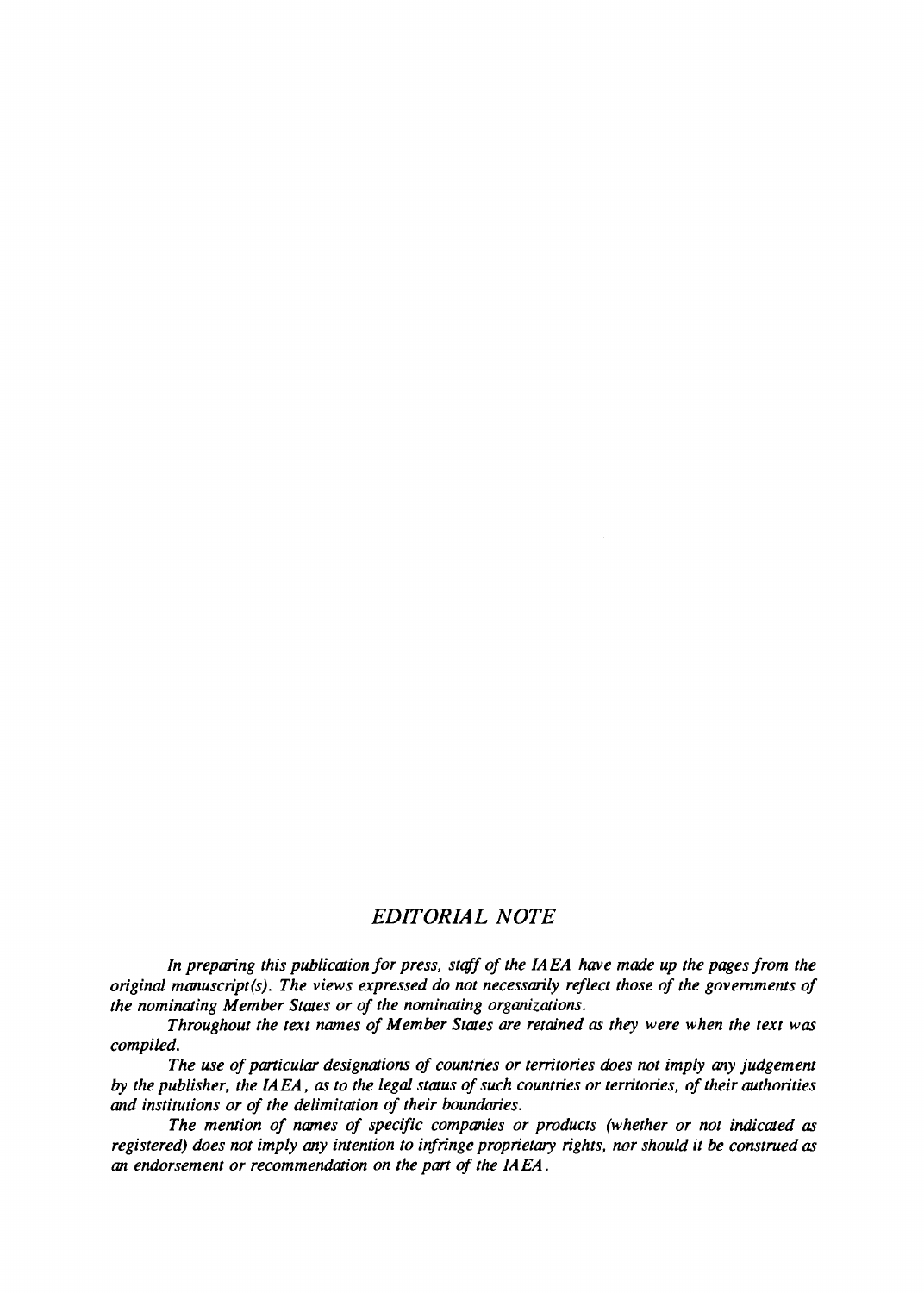## **CONTENTS**

| 3. INFORMATION MANAGEMENT SYSTEM  16                                                                                                                                                                 |  |
|------------------------------------------------------------------------------------------------------------------------------------------------------------------------------------------------------|--|
|                                                                                                                                                                                                      |  |
| 4. MAINTENANCE AND MAINTAINABILITY GUIDELINES 17                                                                                                                                                     |  |
| 4.4. Test, inspection and preventive maintenance at power  18<br>4.6. Provision for replacement or exchange of major components  18                                                                  |  |
| 5. MAINTAINABILITY STUDIES AND LOGISTICS SUPPORT ANALYSIS  20                                                                                                                                        |  |
| 5.2. Reliability, availability and maintainability studies (RAM)  20<br>5.3. Reliability centered maintenance studies (RCM)  20<br>5.4. Maintenance task analysis and logistics support analysis  20 |  |
|                                                                                                                                                                                                      |  |
|                                                                                                                                                                                                      |  |
|                                                                                                                                                                                                      |  |

 $\sim$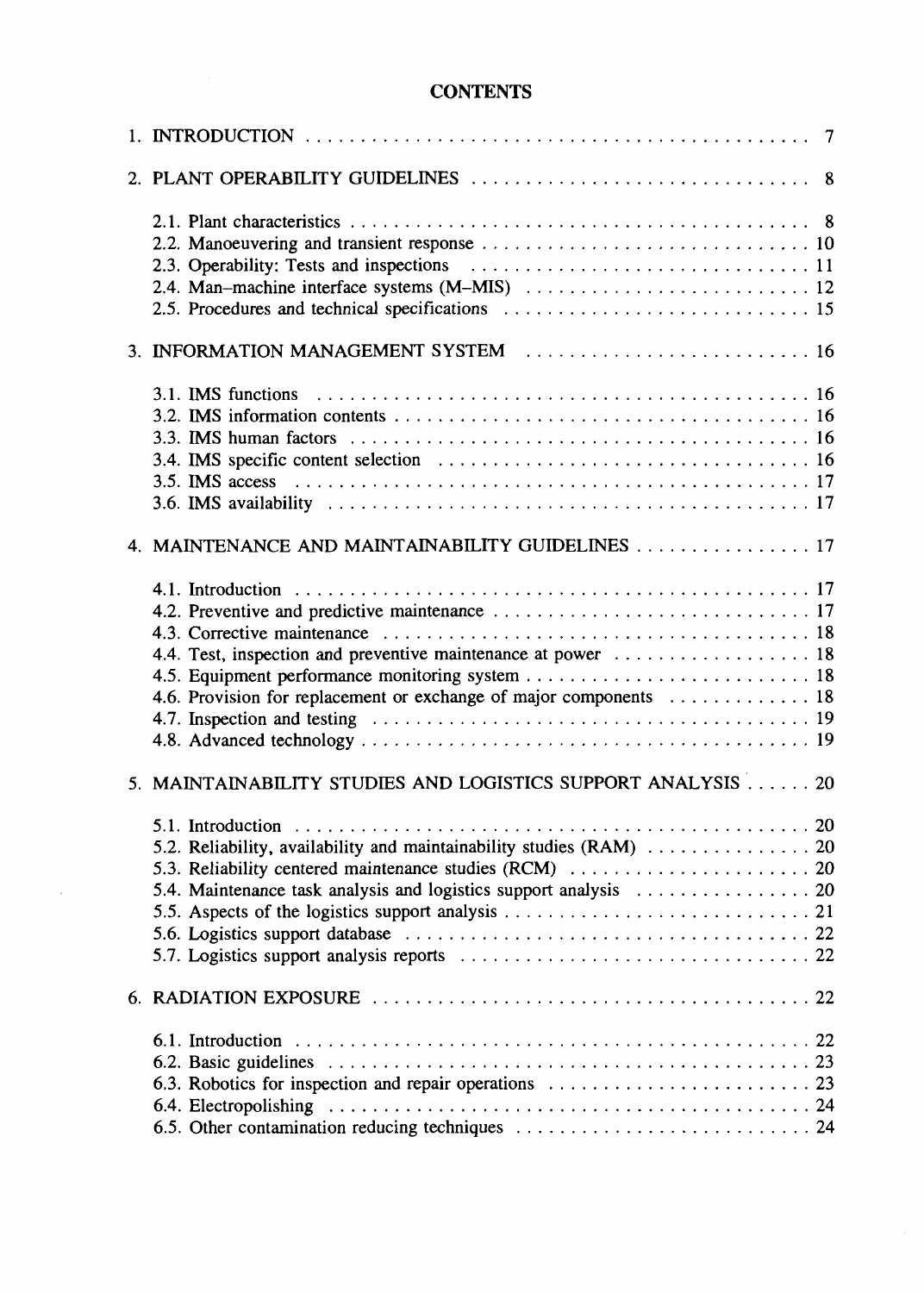| 7. DESIGN STANDARDIZATION AND SIMPLIFICATION  24     |  |
|------------------------------------------------------|--|
| 8. IMPLEMENTATION OF OPERABILITY AND MAINTAINABILITY |  |
|                                                      |  |
|                                                      |  |
| ANNEX: INTEGRATION OF MAINTENANCE AND LOGISTICS      |  |
|                                                      |  |
|                                                      |  |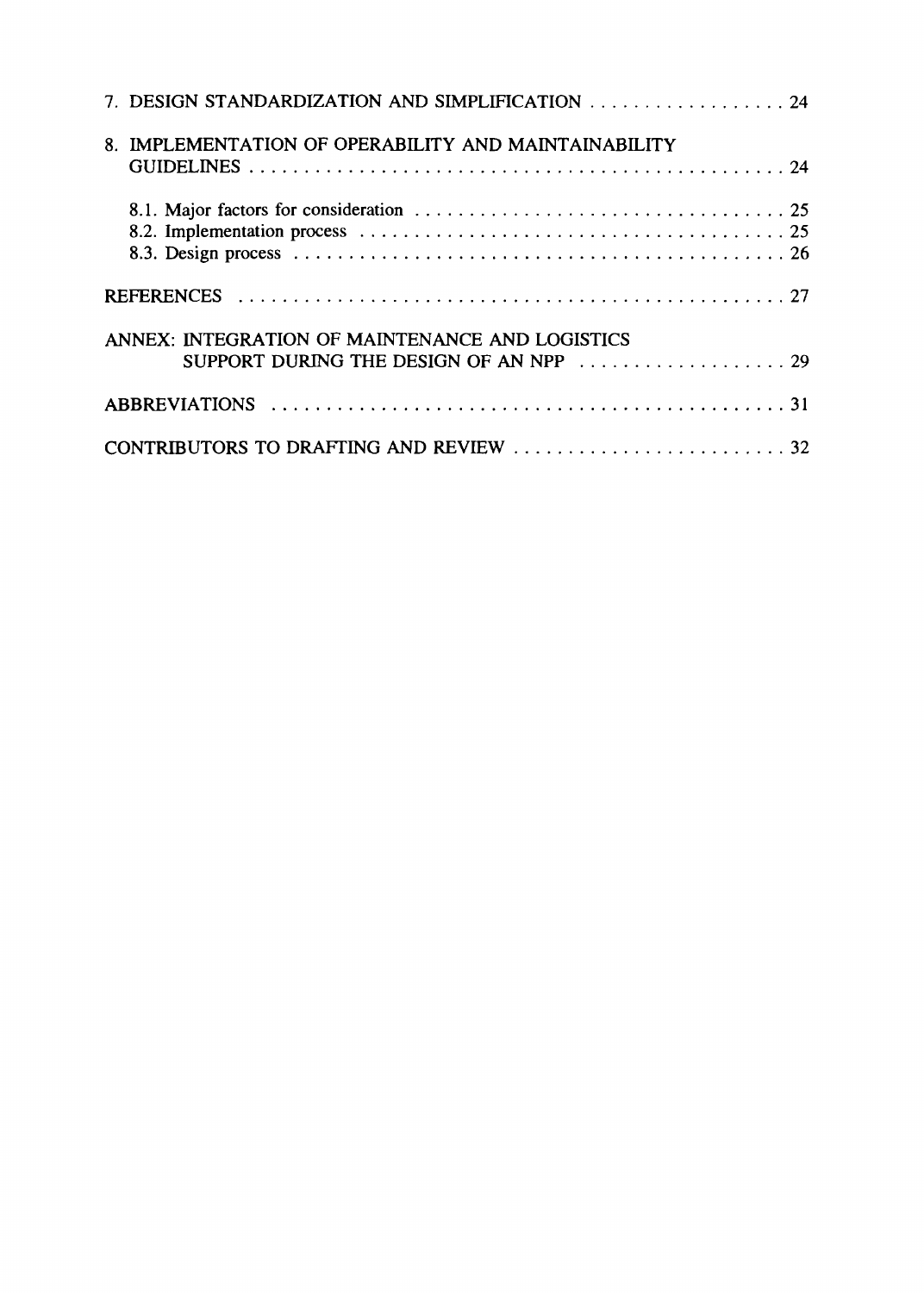#### **1. INTRODUCTION**

The purpose of this publication is to compile demonstrated, experience based design guidelines for improving the operability and maintainability of nuclear power plants. The guidelines are for use principally in the design of new nuclear power plants, but should also be useful in upgrading existing designs. The guidelines derive from the experience of operating and maintaining existing nuclear power plants as well as from the design of recent plants. In particular these guidelines are based on and consistent with both the EPRI Advanced Light Water Reactor Utility Requirements Document, Volume 1 [1], and the European Utility Requirements for LWR Nuclear Power Plants [2].

The target audience for this publication is those utilities in Member States that now operate or are planning to operate nuclear power plants. The report is also expected to be useful to designers, and in aiding communication between designers and utilities.

The selection of the guidelines was based, consistent with safety requirements, on reducing the cost of operating and maintaining nuclear power plants. Given that safety is a fundamental requirement in nuclear power plant operation, it is recognized that improvements in operability and maintainability will also improve safety. The guidelines encourage the implementation of design attributes and features chosen to:

- Improve plant availability  $-$  plant availability is a primary factor in determining electric production costs and is therefore critical to the success of any design. Particular emphasis is given in the guidelines to reducing the frequency and duration of planned and forced outages.
- Reduce direct and indirect costs  $-$  the guidelines encourage the implementation of operability and maintainability features which reduce:
	- labour costs for operation and maintenance .
	- other maintenance costs (e.g. materials, spare parts, tools)
	- radiation dose related costs
	- logistics support costs (e.g. configuration management).
- Increase standardization and simplification using standard and simplified systems, components and structures within and among nuclear power plants directly improves the ability of the plant operator to cost effectively operate and maintain one or more nuclear power plants. For example, operations and maintenance training is simplified and reduced, spare parts inventories are optimized and reduced, modular component replacement can be used to reduce forced outages and on-line maintenance, etc.

While the guidelines provide the greatest benefit when implemented in new designs, they can be used to identify areas for improvement in existing plants and as guidelines for the design of upgrades and retrofits to existing plants. Since upgrades and retrofits can be costly and can perturb already adequate approaches to operations and maintenance, the designer must pay particular attention to:

The cost-benefit assessment of implementing design features encouraged by the guidelines. For example, the costs of implementing a new man-machine interface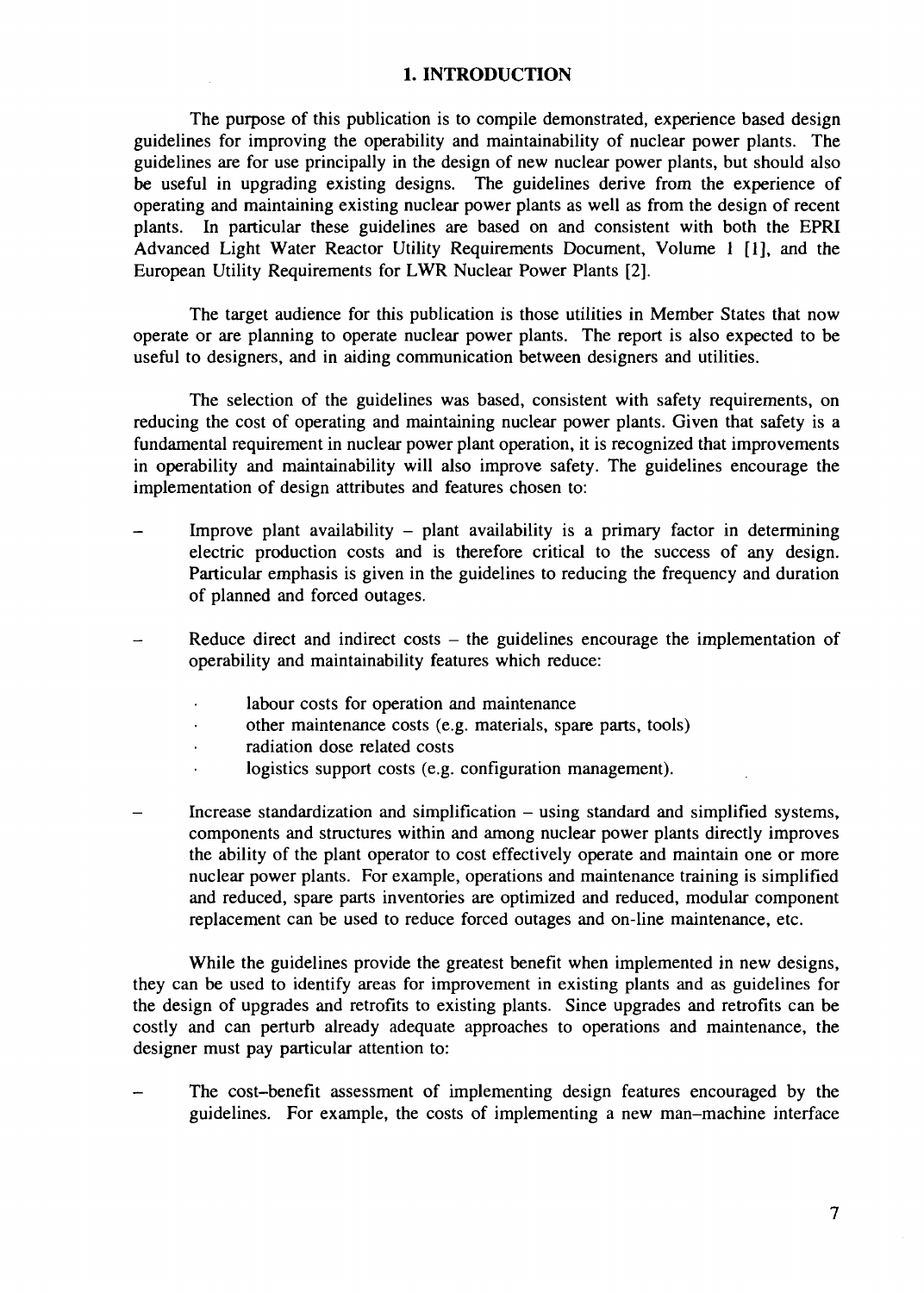system (M-MIS) in an existing monitoring or control system can be difficult to estimate in the pre-project phase and have sometimes overrun estimates by an order of magnitude.

Avoiding the introduction of unintended effects  $-$  using the above example, introducing a new M-MIS to an existing monitoring or control system perturbs the established training and procedures for interfacing with the system and can lead to operating errors. Errors can be potential or latent for weeks, months or years after the introduction of the new M-MIS.

An approach to implementing these guidelines is suggested in Section 8.

## **2. PLANT OPERABILITY GUIDELINES**

The following guidelines relate to desirable design features and attributes which improve the operability of a nuclear power plant. These guidelines address how the plant operator interfaces with the physical plant, procedures and training as well as design considerations intended to reduce the frequency and duration of forced and planned outages. A design which conforms to these guidelines will be (relatively) more resistant to and tolerant of operator error as well as have (relatively) fewer and shorter planned and forced outages. Therefore, such a plant will enjoy higher availability and lower production costs.

## 2.1. PLANT CHARACTERISTICS

## **2.1.1. Overall availability**

An overall availability target for the design should be established and the plant should be designed to achieve that target. The target should consider, as a minimum:

- Experience with similar designs
- Site characteristics including external events
- Economic analysis of the target cost of producing electricity and competitive positioning relative to other indigenous sources of power
- Outage duration and fuel cycle length
- Cost effective implementation of on-line maintenance capability
- Safety considerations
- Grid requirements, especially any manuevering requirements
- Plant size
- All relevant regulatory requirements for that design, especially required periodic inspection.

## **2.1.2. Planned outage duration and frequency**

Targets for planned outage frequency and duration should be set consistent with the overall availability target and the plant should be designed to achieve that target. Since availability is very dependent on outage length, the design outage should be divided into logical phases with target durations established for each phase. The plant systems and components should be designed to cost-effectively achieve those targets. The targets should consider as a minimum: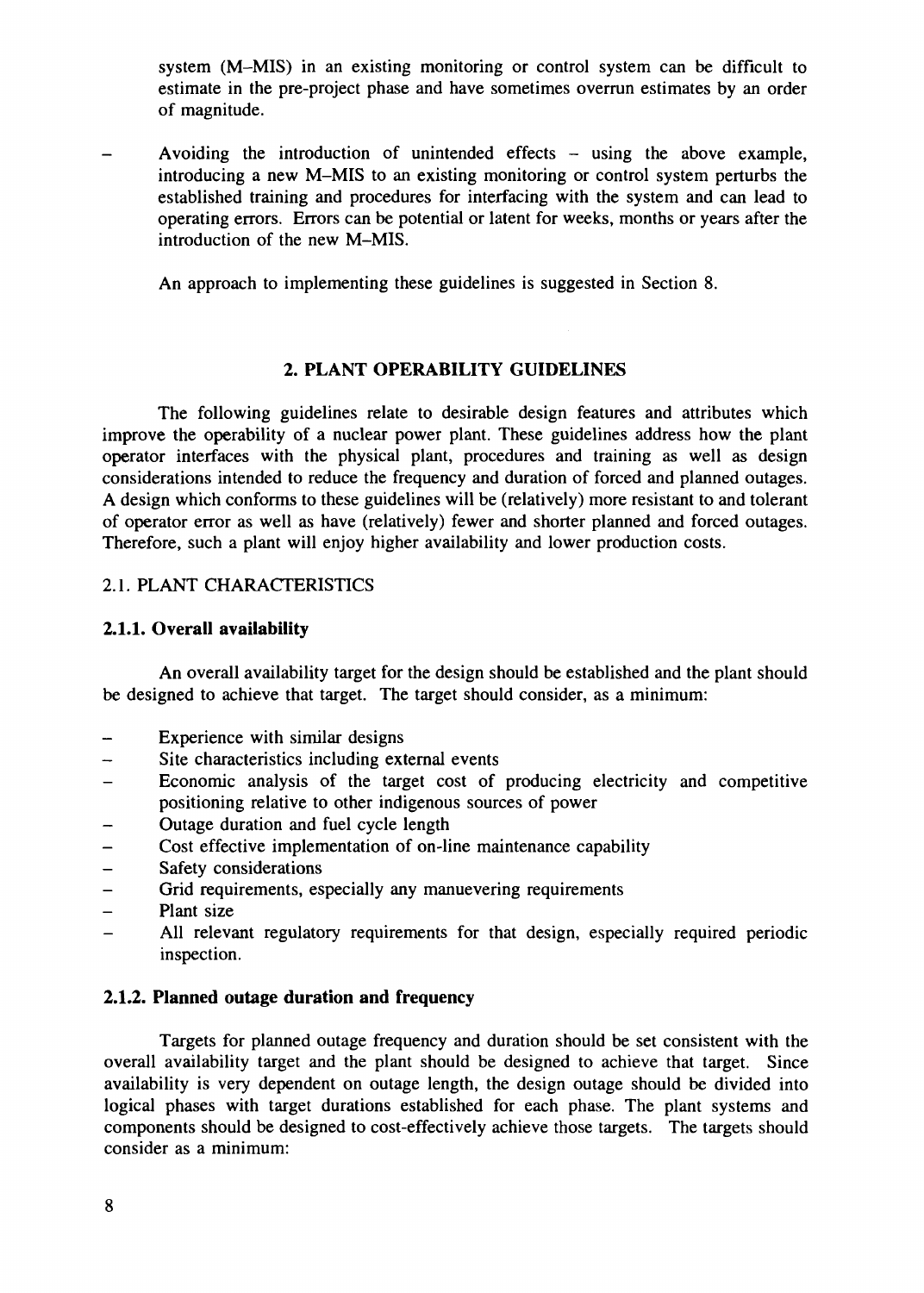- Experience with similar designs  $\overline{\phantom{0}}$
- $\qquad \qquad -$ Fuel cycle length (if applicable)
- Pre-outage accessibility to outage work areas, especially adjacent to the containment  $\overline{a}$ equipment hatch and inside the containment
- Plant tests and inspections, especially major ones  $\overline{\phantom{0}}$
- $\overline{a}$ Maintenance requirements
- Provision in the design for pre-outage preparation and work, especially accessibility  $\overline{\phantom{0}}$ (e.g. removable fuel handling equipment controllers, crane and hoist checkout).

## **2.1.3. Forced outage duration and frequency**

Since both safety and availability are impacted by forced outages, the design should cost effectively reduce the frequency and duration of forced outages, considering, as a minimum:

- $\equiv$ Grid tolerance of forced shutdowns
- Design features which prevent unnecessary reactor shutdowns, such as runbacks, limitation systems, load rejection without reactor trip, partial loss of coolant flow capability
- Ability of the design to recover to power operation in minimum time
- Systematic analysis of forced outage experience feedback
- Careful design of relevant plant operating procedures and technical specifications
- Cost effective diagnostic features designed to determine the cause of the forced  $\overline{\phantom{0}}$ outage.

#### **2.1.4. Overall occupational radiation exposure**

A target should be set for the average annual collective dose from occupational radiation exposure and the plant should be designed to achieve that target (see Section 6).

## **2.1.5. Choice of number of trains/channels**

The selection of the number of equipment trains and *VC* channels for safety related and non-safety related systems should consider:

- Capital, operating and maintenance costs
- Flexibility in achieving the design planned outage length
- Safety system performance (e.g. elimination of cross connects, independence of  $\equiv$ systems)
- Plant operability while shutdown with emphasis on shutdown risk considerations
- The ability to test and inspect safety and non-safety I/C and fluid/mechanical systems at power
- System availability achieved through component and/or train redundancy
- Single failure proof design of non-safety fluid/mechanical and control systems which have a significant impact on availability
- Simplification of the design (e.g. design of relief and safety valves).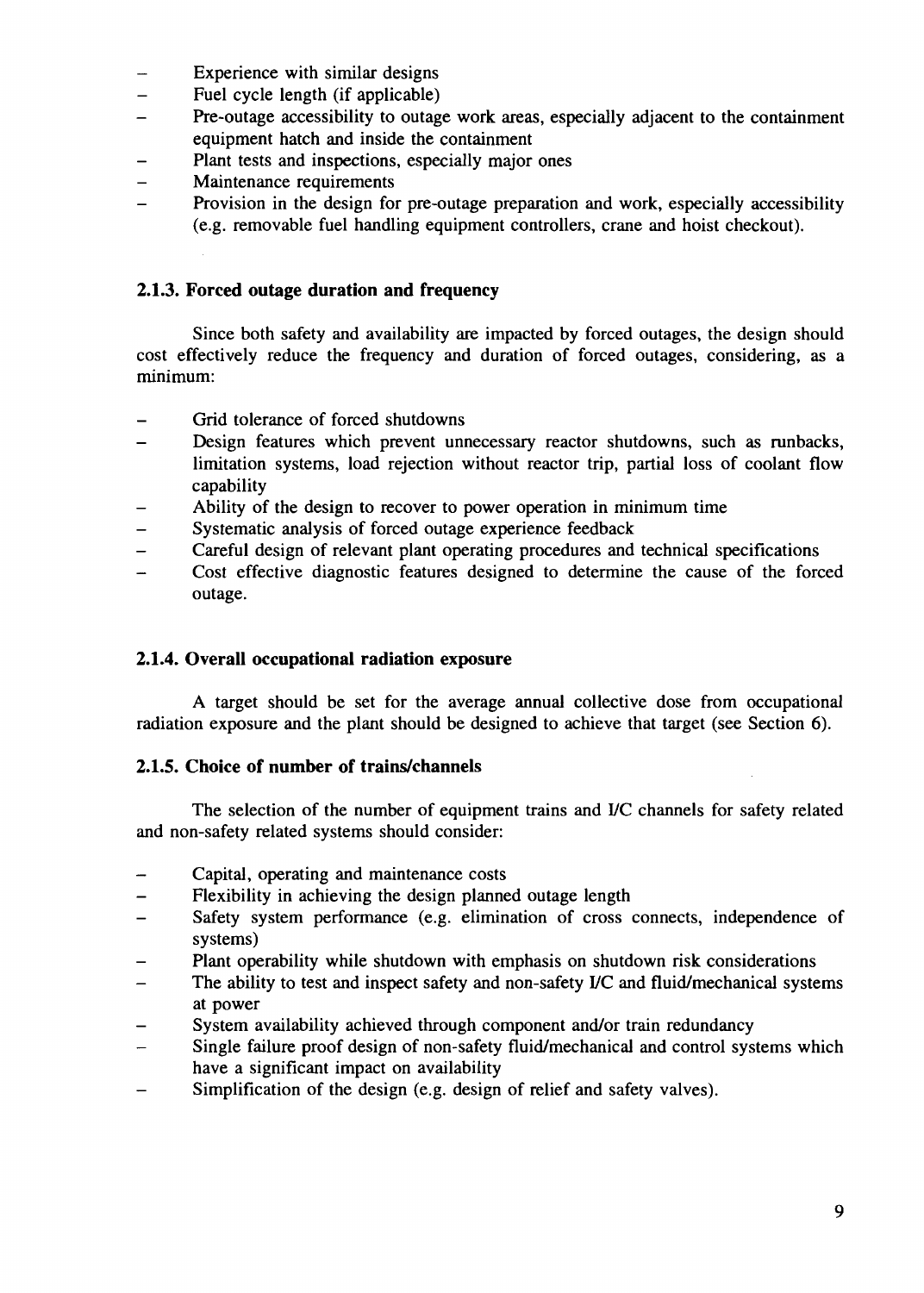### **2.1.6. Operating experience feedback**

The design process should include and incorporate the output of a systematic operating experience feedback programme which evaluates the operating history of similar and other designs and makes specific recommendations to improve the design.

## **2.1.7. Special plant configurations**

The plant should be designed to be effectively and safely operated in required special operating modes (e.g. reduced water inventory/mid-loop operations), which have been necessary to simplify operation and meet availability goals.

## 2.2. MANOEUVERING AND TRANSIENT RESPONSE

## **2.2.1. Plant startup**

The plant should be designed to be capable of startup from cold shutdown to full power within a target duration consistent with the availability targets of the design. Areas for design improvement are:

- Physics testing
- Safety system tests
- System leak and hydrostatic tests
- Permissible heatup and pressurization rates
- Achievement of desired chemistry conditions.

## 2.2.2. **Plant upset and emergency response**

The design of the plant should consider features which yield forgiving plant responses to upset and emergency conditions. Such ease of operation will positively influence return to power and therefore, plant availability. A forgiving design should include such features as:

- A minimal need for operator action in mitigating and recovering from upset events
- Ability to sustain load rejection (including loss of grid) without reactor trip
- Sufficient margin between relief and safety valve setpoints and normal operating pressure to minimize lifting
- Gradual plant response to upset events (e.g. sizing of coolant volume relative to power to yield a gradual response to upsets and emergencies).

## **2.2.3. Load follow and manoeuvering**

The design should accommodate manoeuvering and load follow transients including:

- Grid requirements
- Load cycle frequency<br>- Power reduction/incre
- Power reduction/increase rates
- Minimum load follow power level and time at that level  $-$  Core characteristics (e.g. xenon transients)
- Core characteristics (e.g. xenon transients)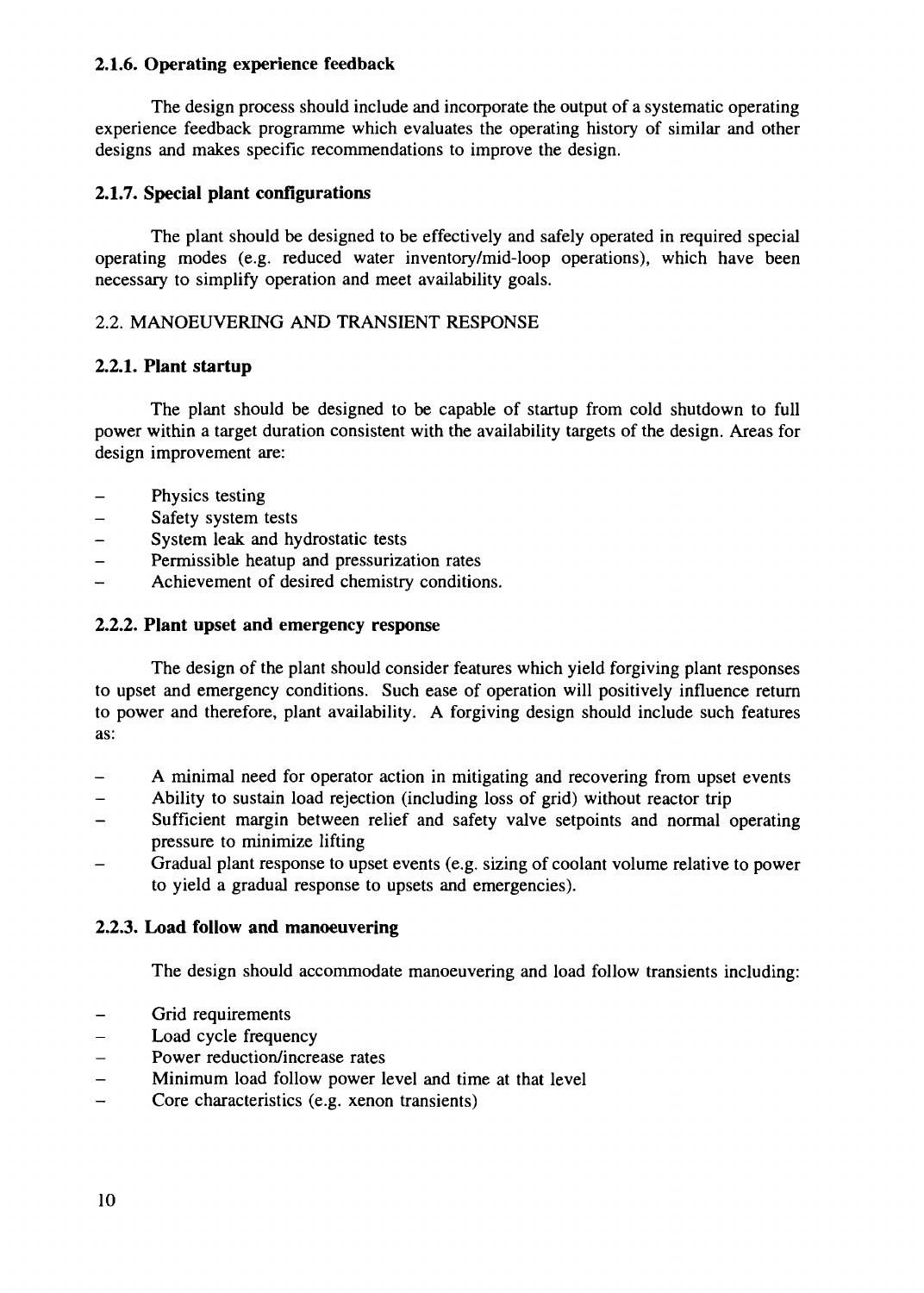- Automated control system for load follow response
- Capacity and capability of auxiliary systems (e.g. waste water recovery)
- Ability to operate auxiliary systems from the control room
- Provisions to adjust setpoints for special operating conditions (e.g. N-l loop operation, reactor stretchout/coastdown).

## **2.2.4. Grace period for normal actions**

For safety considerations and operability in upset and emergency conditions, the design of the plant shall be such that manual actions for upset and emergency conditions are required no sooner than:

- 30 minutes for control room actions
- 1 hour for actions outside the control room
- 6 hours for the use of portable equipment
- 3 days for the use of heavy equipment.  $\overline{\phantom{0}}$

#### **2.2.5. Unplanned automatic trips**

The plant should be designed to limit the number of unplanned automatic plant trips to less than one per year. Such design should consider at least:

- Reliability and fault tolerance of control and actuation systems
- Reducing required testing of actuation systems and other systems capable of causing a trip (e.g. automated self-testing)
- Increased operating margin to setpoints of actuation systems
- Lockouts, permissives and other features which minimize or mitigate operator error capable of producing a trip
- Design features which avoid trips such as limitation system, runbacks, and load rejection capability.

## 2.3. OPERABILITY: TESTS AND INSPECTIONS

#### **2.3.1. Major tests and inspections**

Tests and inspections requiring considerable preparations or which can only be performed during outages should be designed such that:

- $\ddot{\phantom{0}}$ The frequency and duration of the major test/inspections are consistent with the overall availability goal and with the outage frequency and duration guidelines for the maximum planned interval between outages
- The tests/inspections require the least preparation to the extent feasible
- The tests/inspections are simplified to the extent feasible
- Tests/inspections requiring abnormal plant configurations should be avoided.

#### **2.3.2. Tests/inspections at power**

The plant should be designed to permit the maximum amount of tests/inspections while at power. If on-line maintenance is a design intent, then the design considerations below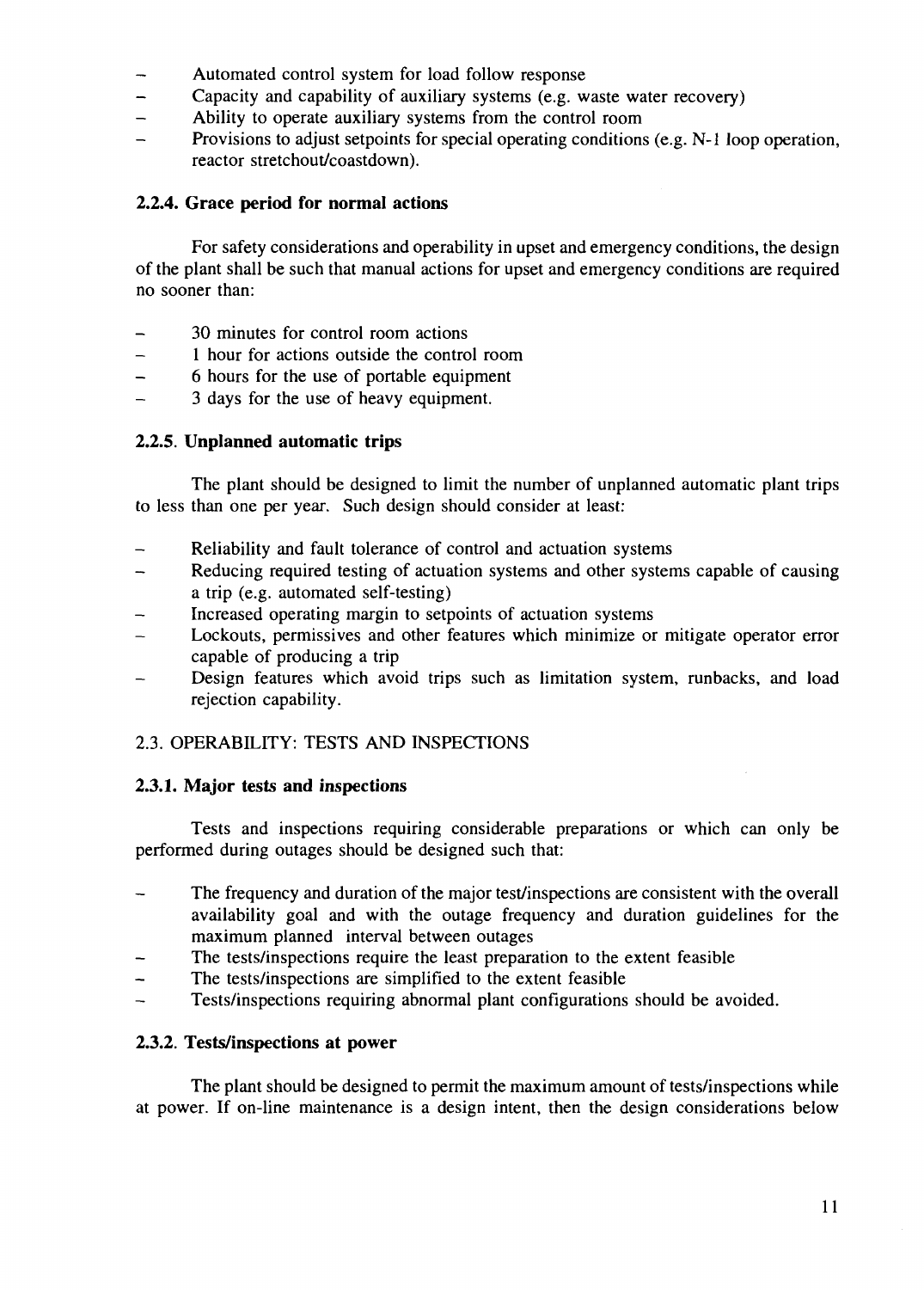should support post maintenance testing. To facilitate such a design, consideration should be given to:

- Permanently installed radiation shielding at frequent test/inspection locations
- Permanently installed test/inspection features such as full flow bypass lines for  $\overline{a}$ pumps, component redundancy, systems isolation and draindown capability, and full flow valve stroking capability
- Provisions for system accessibility (e.g. doors, stairs, platforms, routing through low radiation zones, etc.)
- Periodic testing should be designed to leave as is the negative impact on affected component life
- I/C systems, and in particular safety systems, should incorporate automated on-line self-testing to the extent practical
- To the extent practical, reducing the need for periodic testing by designing systems so that the safety and normal operating configurations are identical, thereby minimizing the need for tesing different configurations
- To the extent practical, design plant I/C systems to permit diagnosis down to the component level while at power without requiring plant power reduction
- Periodic testing should be conducted so as not compromise the safety function of that train.

## **2.3.3. Temporary test/inspection installations**

The plant should be designed to avoid the need for temporary test connections, scaffolding, blind flanges, jumper cables, spool pieces, etc. to perform tests and inspections. If needed, a simple and positive means of identifying the presence of temporary installations should be provided.

#### 2.4. MAN-MACHINE INTERFACE SYSTEMS (M-MIS)

The M-MIS refers to all instrumentation and control systems provided as part of a design that perform requisite monitoring, control, display and protection functions associated with all modes of plant operation as well as off-normal, emergency, and accident conditions.

#### **2.4.1. M-MIS design process**

The M-MIS design process should be fully integrated with the overall plant design process; the M-MIS design should begin early in the design process with input from a multidisciplinary team consisting of operations, maintenance, design and human factors experts. It should use state-of-the-art design techniques to achieve an optimum, cost-effective M-MIS, including:

- Function and task analysis (e.g. level of automation)
- Ergonomic and human factors guidelines L,
- System availability and reliability analysis
- Static and dynamic simulation as well as other forms of verification and validation.

It has proven useful when designing a new generation of plant and M-MIS to complete the construction of a full scope control room simulator during the design process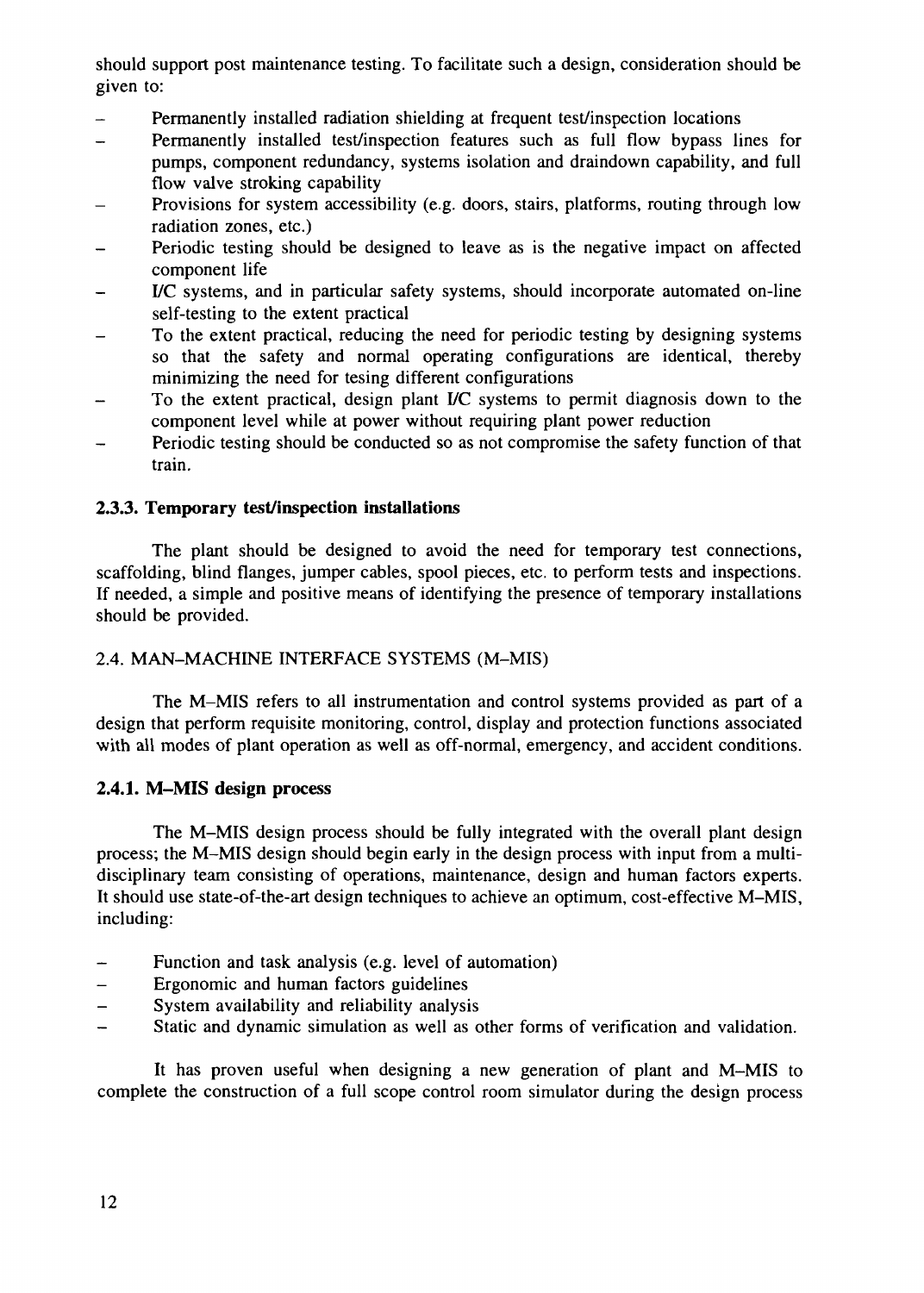to permit adequate validation of the M-MIS. High fidelity simulation has proven to be effective in validating backfits as well.

The capacity (e.g. number of work positions) of the M-MIS should support accomplishing special plant activities and configurations (e.g. startup testing, on-line maintenance) such that the activities can be completed within the design durations.

#### **2.4.2. M-MIS information structure**

The information provided at each (main control room and local) M-MIS should generally be structured hierarchically, with flexibility to restructure the hierarchy according to plant modes (e.g. startup, refuelling, operation). The information provided to the operator should support the functions and tasks. The highest level of the hierarchy should display information (discrete parameters and assembled/calculated information) which indicates the status and/or trend of important plant functions. References [3] and [4] provide additional information on M-MIS information structure.

#### **2.4.3. Automated M-MIS functions**

As a minimum, M-MIS (main control room and local) should be designed to automatically:

- Validate the information provided to the operator
- Identify to the operator deviation (consistent with plant mode) from expected status, trends and parameter values via alarms, messages, diagrammatic presentations, coding and other means
- Detect and display problems within the M-MIS
- Store key parameters during transients for subsequent analysis
- Provide the operator with directly usable information which does not require calculation, interpolation, or inference for its use in operator tasks
- Evaluate testing and test data of fluid/mechanical and I/C systems.

Special consideration should be given to automating control functions such as operation of the refuelling machine, plant heatup and cooldown, and response to upset and emergency conditions.

#### **2.4.4. M-MIS diagnostic function**

The information provided by any M-MIS, should be consistent with the functions to be accomplished at that M-MIS (main control room and local) and should be designed to assist the operator in detecting, diagnosing and correcting unexpected or off normal process, component, system and plant events.

#### **2.4.5. M-MIS location, sizing and access**

M-MIS locations (main control room and local) should be designed to accommodate and provide access for the anticipated number of operating, maintenance and other personnel for all modes of plant operation. Sufficient information and control stations should be provided at each M-MIS location to support the division of responsibilities among personnel.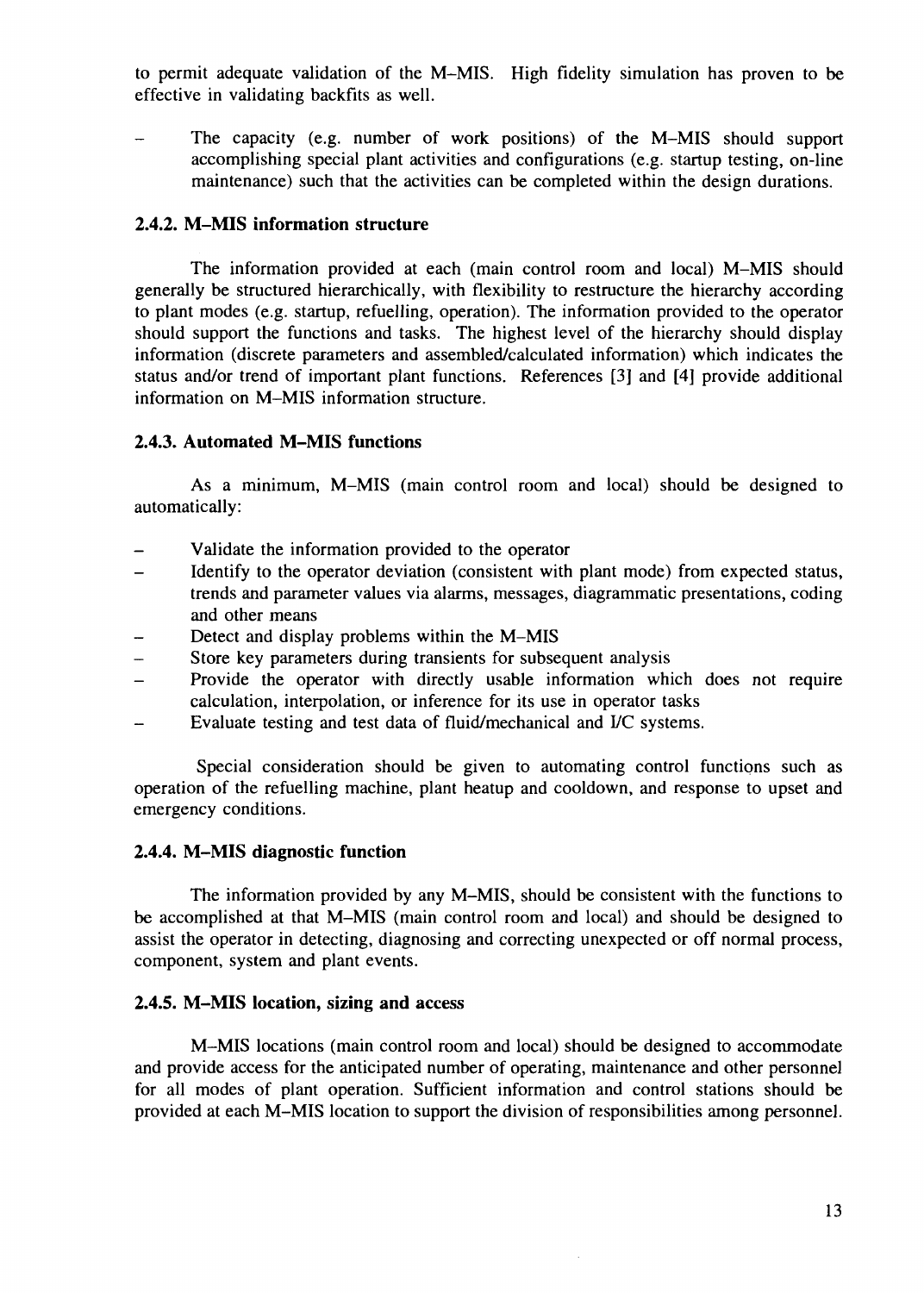The location of the main control room should be selected to support all of the operations functions outside the control room (e.g. firebrigade) as well as to support interfacing with other plant staff. Required access to the main operating area should be limited by providing other adjoining work spaces for interfacing with plant staff. Access security provisions for the M-MIS (main control room and local) should provide the security function while not inhibiting access during normal or emergency conditions.

## **2.4.6. M-MIS graceful degradation**

The M-MIS should be designed to degrade gracefully. Graceful degradation refers to design features which:

- Isolate failures in the system to prevent propagation
- Provide alternative means of control or sources of information in the event of failure in the primary means
- Provide inherent backup to maintain control and information
- Permit rapid system restoration following failure.

## **2.4.7. Communication system**

An integrated, comprehensive and reliable communication system should be designed to provide plant wide and offsite communications for all modes of plant operation. Design of the communication system should consider separation of operational and administrative functions. The communications system should provide reliable communications (visual and audible) for high noise locations. Special consideration should be given to the capacity and reliability of on-site and off-site communications systems to be used in emergency conditions. Special consideration should also be given to personnel communication in confined spaces and in protective clothing.

## **2.4.8.** M-MIS **Environment**

The working environment surrounding M-MIS locations should be designed such that environmentally induced operator stress, fatigue and error are minimized. Design considerations should include at least:

- $\overline{a}$ Lighting
- Air temperature and humidity
- Noise
- Standing/seated station ergonomics
- Communications apparatus.

## **2.4.9. M-MIS post accident environment**

Essential M-MIS locations should be designed for post-accident habitability, including the following considerations:

- **Radiation**
- Contamination
- Steam, smoke, toxic gas
- Access from one M-MIS location to another.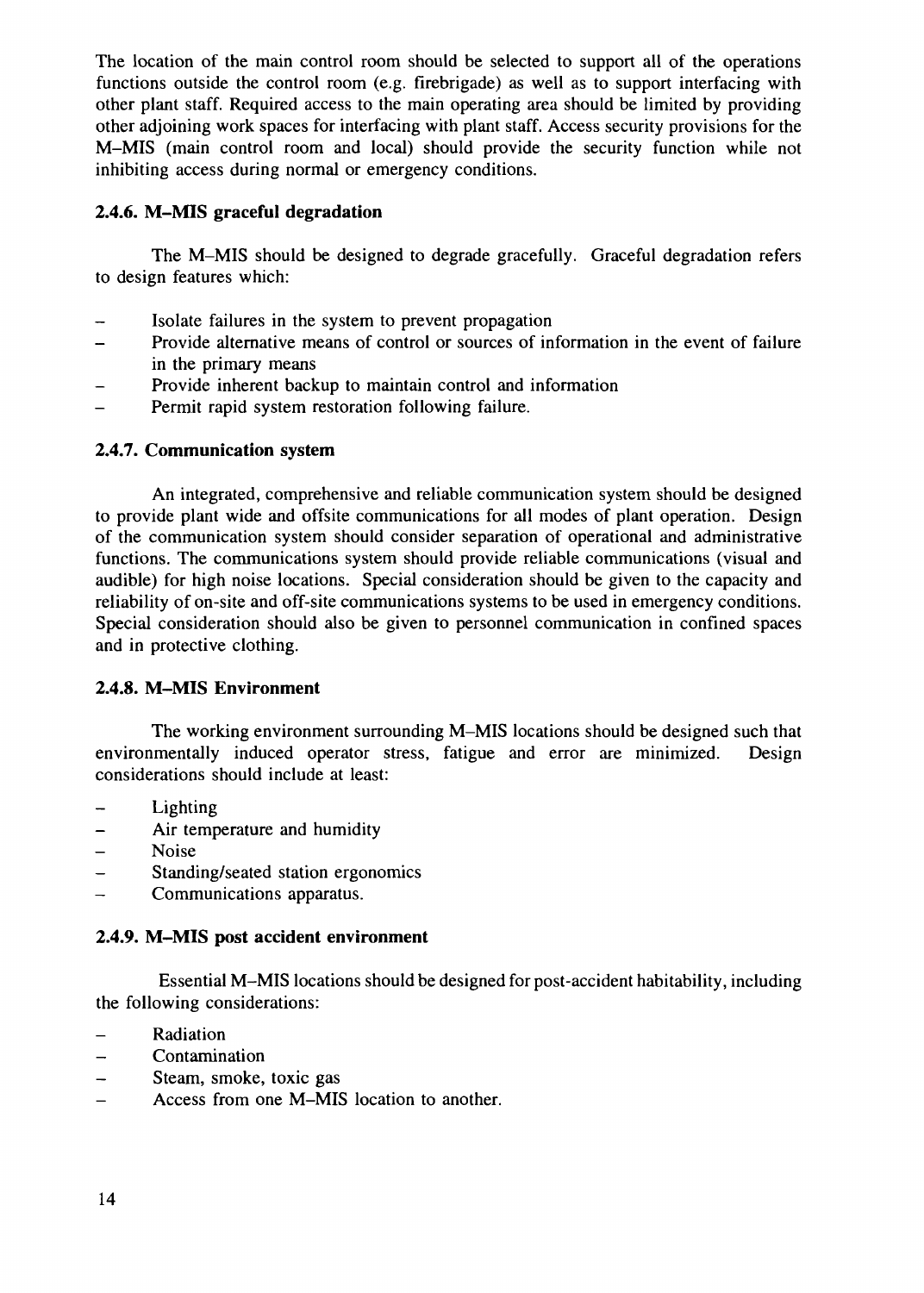## **2.4.10. M-MIS alarm scheme**

The M-MIS alarms should be designed to inform the operator of deviations from expected conditions for a given plant mode. The design should incorporate such features as:

- Prioritization of alarms
- Operating mode dependence of alarms
- Reduced number of alarms relative to existing designs
- Alarm patterns which assist in diagnosis
- Validated alarm input to prevent spurious alarms
- Indication of plant and equipment status which is distinguishable from the alarms.

## **2.4.11. M-MIS for special operating modes**

The M-MIS should be designed to accommodate special plant operating modes (e.g. reduced water inventory, mid-loop).

## 2.5. PROCEDURES AND TECHNICAL SPECIFICATIONS

#### **2.5.1. Comprehensive and complete procedures and technical specifications**

Procedures should be provided for all operations and maintenance activities (for all modes of plant operation) which are comprised of more than three or four actions. Each procedure and technical specification should be complete and unambiguous, requiring the operator or the maintainer to use a minimum number of procedures or technical specifications at a time and to use information from the M-MIS directly without calculation, interpolation or inference. For example, plant state oriented emergency procedures have been found to reduce the number of procedures required to address events.

#### **2.5.2. Procedures, technical specifications and human factors**

Procedures and technical specifications should be developed concurrent with the M-MIS. The goal is to provide a M—MIS and procedures and technical specifications which support each other. The format style and presentation of procedures and technical specifications should observe human factor guidelines.

#### **2.5.3. Planned and forced outage duration and technical specifications**

Plant design and technical specifications should be coordinated to support safety and outage performance goals duration. Consideration should be given to:

- Number of trains required to be operable
- Number of I/C channels required to be operable
- Allowed periods of system/component unavailability are consistent with mean times to repair.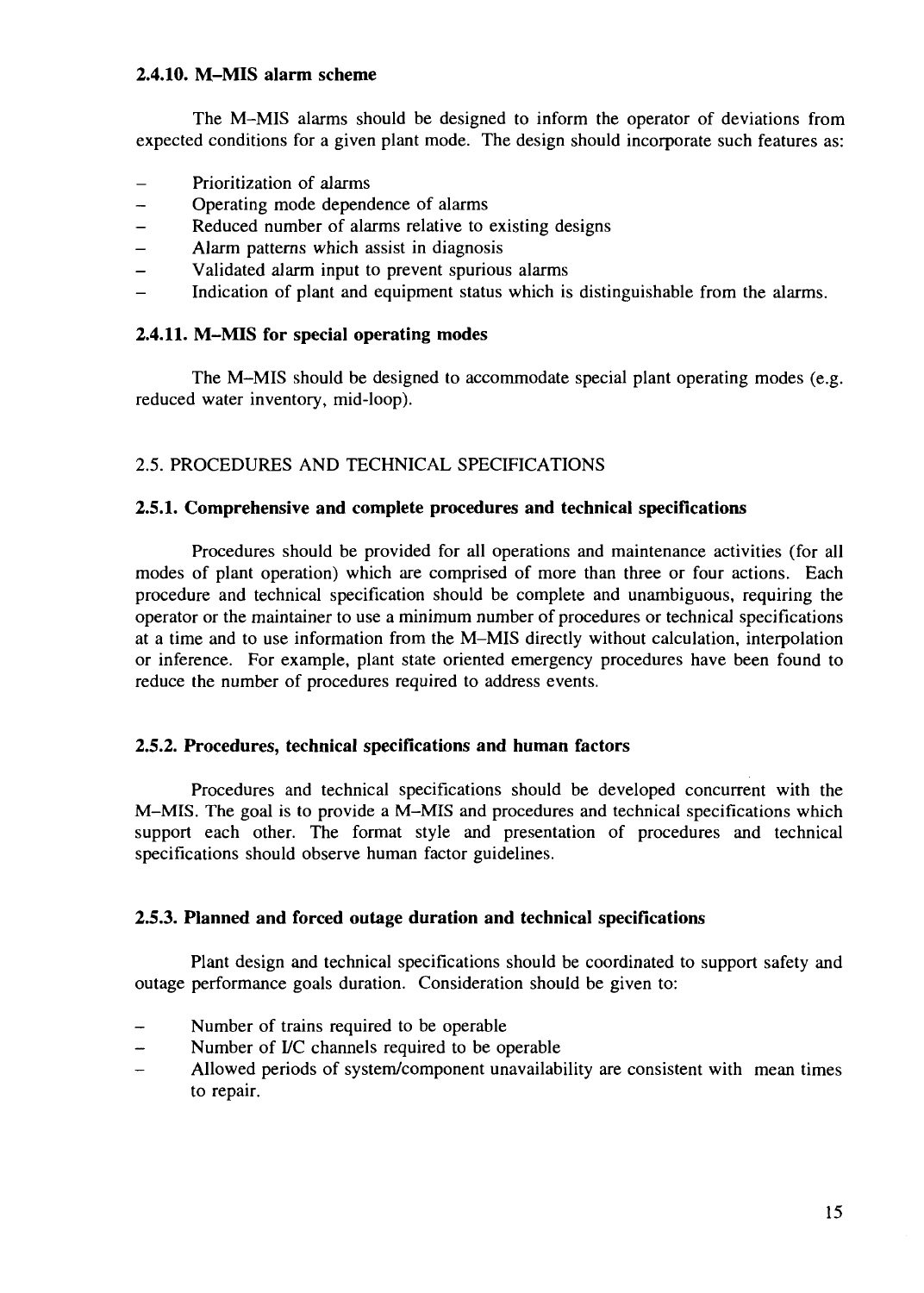## **3. INFORMATION MANAGEMENT SYSTEM**

The information management system (IMS) refers to the systems used to store, present, and manage all information in the power plant (other than that in the M-MIS) that is used to support operations, maintenance, administration, purchasing, security, etc. The lack of such systems and their subsequent development in existing designs has been very expensive and has led to errors in operation and maintenance. The systematic development of such systems in new designs will improve operability and maintainability and, therefore, reduce production costs.

## 3.1. IMS FUNCTIONS

The IMS should be designed to acquire, store, update, display, output and manipulate information throughout the plant at appropriate locations, and according to the roles and responsibilities of personnel accessing the system. One essential function of the IMS would be to facilitate configuration management of the plant (see Section 4).

## 3.2. IMS INFORMATION CONTENTS

The IMS should contain essential information related to at least the following:

- Procedures and technical specifications (operating procedures may be in the M-MIS)
- Work management and equipment tagging
- Design basis information
- Technical manuals, drawings, specifications
- Licensing and analytical methods and documentation
- Material management and purchasing
- Operations and maintenance planning
- Plant parameter and equipment operation/maintenance history
- Radiation protection (e.g. dose management, dosimetry).

## 3.3. IMS HUMAN FACTORS

The IMS information structure and access and the input/output hardware and software should be designed in accordance with human factors principles to ensure efficient, error free access to the IMS on demand.

## 3.4. IMS SPECIFIC CONTENT SELECTION

Certain analyses, such as reliability centered maintenance analyses, logistics support analyses, maintenance job and task analyses, outage planning, and other specific analyses should be used to select the nature and extent of the information to be contained in the IMS, with emphasis on including only essential information. A periodic review of the IMS contents should be conducted to delete unused or obsolete information and ensure the validity of the data. The frequency of the reviews will depend on the criticality of the information, e.g. procedures and technical specifications must be updated as changes are approved, whereas human resources information may be updated at regular intervals.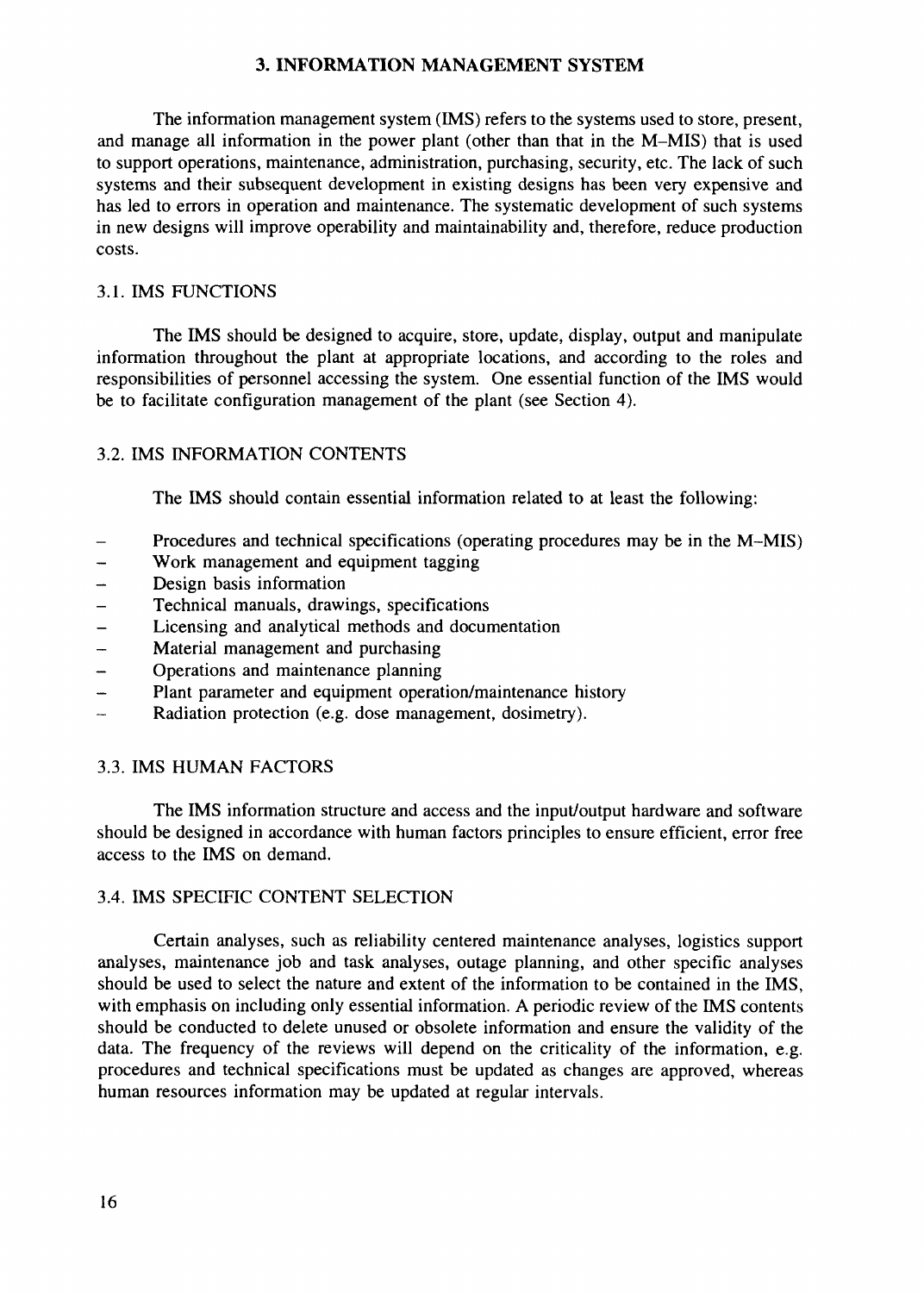#### 3.5. IMS ACCESS

Access to IMS information, especially the ability to alter IMS information, should be controlled by physical and software security measures to ensure the integrity and validity of the information.

#### 3.6. IMS AVAILABILITY

The IMS (at least relevant portions) should be available as early in the plant design process as possible to ensure that design basis and design detail information are adequately captured to support plant construction, startup, operations and maintenance. IMS reliability should be such as to support plant availability goals.

## **4. MAINTENANCE AND MAINTAINABILITY GUIDELINES**

#### 4.1. INTRODUCTION

Maintainability is defined as those attributes and features of a nuclear power plant design which collectively improve the cost effectiveness of maintenance (e.g. by reducing the frequency, duration, labour, dose and costs of maintenance). Maintainability is a design consideration and results from decisions during conceptual and detailed design phases of a project, in the areas of layout, system design, and equipment specification and selection. Maintenance requirements should be identified based on a systematic analysis of the large experience base from existing plants to identify both positive experiences as well as causes of significant events and unplanned outages and incorporate appropriate features in the plant design.

#### 4.2. PREVENTIVE AND PREDICTIVE MAINTENANCE

Preventive maintenance establishes maintenance activities on equipment independent of its actual condition, but based on past experience. Predictive maintenance (which is part of preventive maintenance) aims at considering the specific equipment condition (e.g. ageing, or deterioration) to anticipate repair or replacement needs. Preventive maintenance programmes should be based on appropriate inspection and maintenance codes.

Examples of such inspection and maintenance codes are ASME Section XI and the French RSEM.

Operating experience shows that a regularly scheduled programme for maintenance and routine inspections is instrumental for early detection of problems, and in keeping plant availability high by minimizing unscheduled maintenance.

Predictive maintenance should be based on equipment condition monitoring. To establish the predictive maintenance programme, consultation between the designer, operator and maintenance personnel should begin early in the design process and should be completed prior to commissioning. References [5] and [6] provide additional information on the use of reliability centered maintenance to establish preventive and predictive maintenance programmes.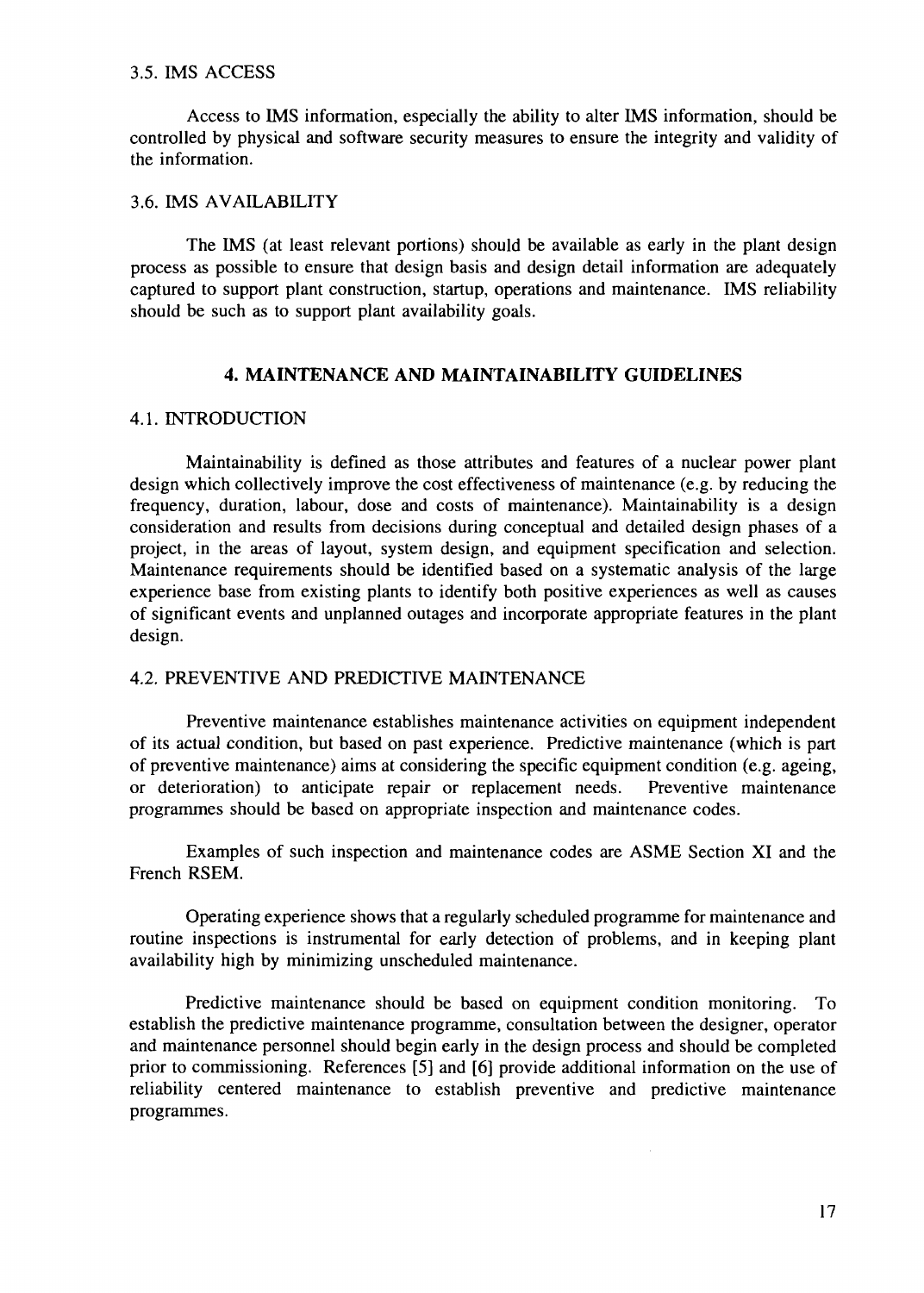#### 4.3. CORRECTIVE MAINTENANCE

Corrective maintenance is that maintenance/repair work done upon failure of plant components. A proposed maintenance programme should be identified early in the design process based on consultation between the designer, the utility. This programme should identify those components for which preventive maintenance will be provided, as well as those components for which only corrective maintenance will be provided.

## 4.4. TEST, INSPECTION AND PREVENTIVE MAINTENANCE AT POWER

The plant should be designed to permit the maximum amount of preventive maintenance to be performed while at power. This will:

- Reduce the workload, and potentially the duration, of outages
- Permit better maintenance planning and preparation
- Allow for the use of the highest skilled personnel because of scheduling flexibility
- Reduce conflicts and interference among maintenance activities
- Reduce peaks in maintenance staffing needs.

To facilitate such a design, consideration should be given to:

- Permanently installed radiation shielding at frequent maintenance locations
- Permanently installed features such as full-flow bypass lines for pumps, component redundancy and system isolation and draindown capability
- Provisions for system accessibility (e.g. doors, stairs, platforms) that are routed through low radiation areas.

#### 4.5. EQUIPMENT PERFORMANCE MONITORING SYSTEM

Provisions for using an equipment performance monitoring system should be made to provide information to ensure that the plant is maintained within design values throughout its life. The system should use permanent and/or portable devices to record the history of stressors (e.g. temperature, radiation, pressure, and vibration) in and around all systems, structures and components (SSC) whose ageing degradation or failure can have a significant adverse effect on safety, reliability, availability or maintenance cost.

The environment in and around SSC has been found to play an important role in reliable service life. A comprehensive record of the history of stresors could therefore contribute to plant life extension. This system should be implemented as part of the IMS described in Section 1.4.

#### 4.6. PROVISION FOR REPLACEMENT OR EXCHANGE OF MAJOR COMPONENTS

Experience over the past two decades with commercial nuclear power throughout the world has shown the need for designs that facilitate the replacement of major components. Experience has also shown that detailed planning is required during the design phase, to assure that the plant arrangement and features can accommodate removal and replacement of components.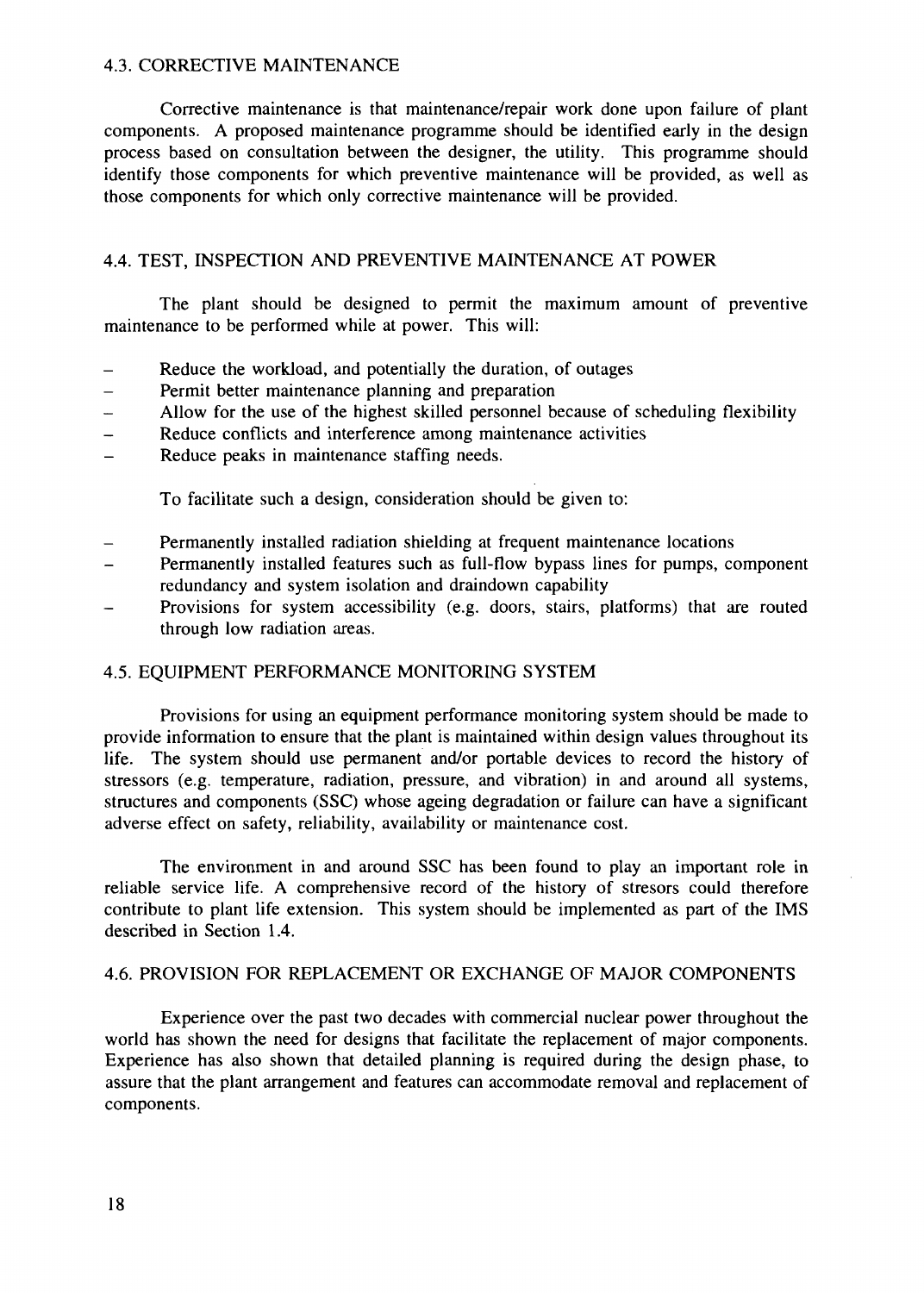The plant arrangement should provide features to facilitate the replacement of all major plant components (e.g. steam generators, condensers, turbines, heat exchangers), or critical parts of these components, consistent with the plant design life. Excluded from this provision are the reactor vessel and its supports, and basic plant structures.

The design should accomodate major component exchange within the planned outage lengths (e.g. generator rotor, condenser water boxes, reactor coolant pump motors).

## 4.7. INSPECTION AND TESTING

#### **4.7.1. Inspection**

The inspection techniques used during manufacturing.and those used for in-service inspection during operation should be capable of achieving compatible and repeatable results.

Equipment procurement specifications should either provide the detailed inspection procedures to be used in both manufacturing and at the site, or should require that they be provided by the equipment supplier (with concurrence by the utility).

The design of the plant should consider the provision for inspection and should include access requirements for equipment and associated personnel, the space to operate that equipment, and needed services (such as containment penetrations).

#### **4.7.2. Periodic testing**

The plant design should cost-effectively provide the provision for periodic operability/performance tests to be performed at power, without interfering with normal operation, It should be possible to test systems/subsystems or instrument loops in as close to normal operating conditions as practical. Tests should simply and directly measure system design basis parameters. Only the items that cannot reasonably be tested at power should be tested during outages (see also Section 1.3.2).

#### **4.7.3. Startup testing**

Startup testing should verify that systems provide design capabilities, that equipment interlocks are performance tested, and that temporary installations are removed at the appropriate time. Also, included in these tests should be a means of capturing startup data that can benchmark system performance for future reference and comparison.

The plant design should include features to carry out pre-operational and startup testing. Needs for startup testing should be integrated with operational testing needs.

#### 4.8. ADVANCED TECHNOLOGY

Advanced technology should be encouraged where there is a need to solve known problems or an opportunity for simplification, and where the advanced technology is proven, including the following:

Diagnostic monitoring techniques for leak detection, vibration, and other potential problems to minimize the failure of critical SSC.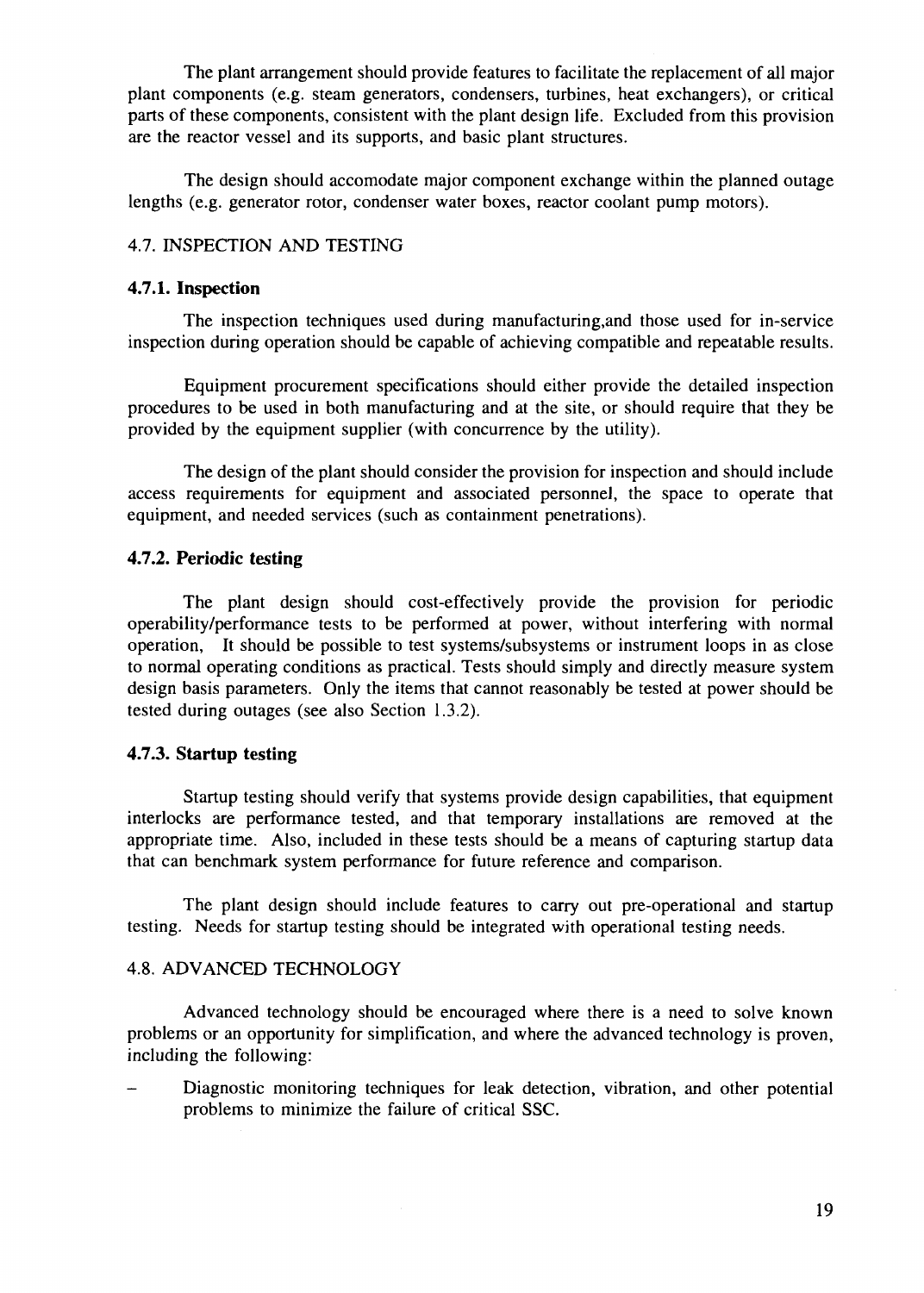## **5. MAINTAINABILITY STUDIES AND LOGISTICS SUPPORT ANALYSIS**

#### 5.1. INTRODUCTION

Maintainability of NPPs has often not been adequately considered in the early design of a plant, or superseded by other considerations during the detailed design process. Planning of maintenance has often been performed by utility personnel before startup but well after a number of design decisions affecting maintenance have already been made.

The availability of SSC depend on their reliability and maintainability but also on the availability of associated logistic means.

The objectives of maintainability studies are to predict the quantitative maintainability characteristics of equipment, to identify requirements for certain features or changes to design to improve maintainability and to guide design decisions. They also provide guidance for design support activities and maintainability checklists for design criteria and design reviews.

The following guidelines are based on methodologies such as RAM (reliability, availability and maintainability), RCM (reliability centered maintenance) and operating experience. It is recognized that maintainability studies are not mandatory to develop a maintenance program, and also that such studies should be selectively applied to plant SSC based on their expected cost-effectiveness.

#### 5.2. RELIABILITY, AVAILABILITY AND MAINTAINABILITY STUDIES (RAM)

The purpose of these studies is to ensure optimum performance and reliability of plant equipment. The results of these studies (e.g. mean time between failures [MTBF], and mean time to repair [MTTR]) should be used to plan predictive, preventive and corrective maintenance programmes.

#### 5.3. RELIABILITY CENTERED MAINTENANCE STUDIES (RCM)

A reliability centered maintenance programme is one where predictive, preventive and corrective maintenance requirements are determined based upon achievement of a system/plant reliability goals in the most cost-effective manner. Elements for establishing a maintenance programme should be provided by the designer to ensure optimum performance of the plant. These elements will allow maintenance programmes to be implemented based on RCM principles.

#### 5.4. MAINTENANCE TASK ANALYSIS AND LOGISTICS SUPPORT ANALYSIS

In order to ensure adequate maintainability, designers should plan and initiate development or acquisition of maintenance logistics support in terms of spare parts, maintenance instructions, special equipment and tools, workshops, training of maintenance personnel.

In the Annex a logic diagram explains the different tasks of the maintainability and logistics support studies.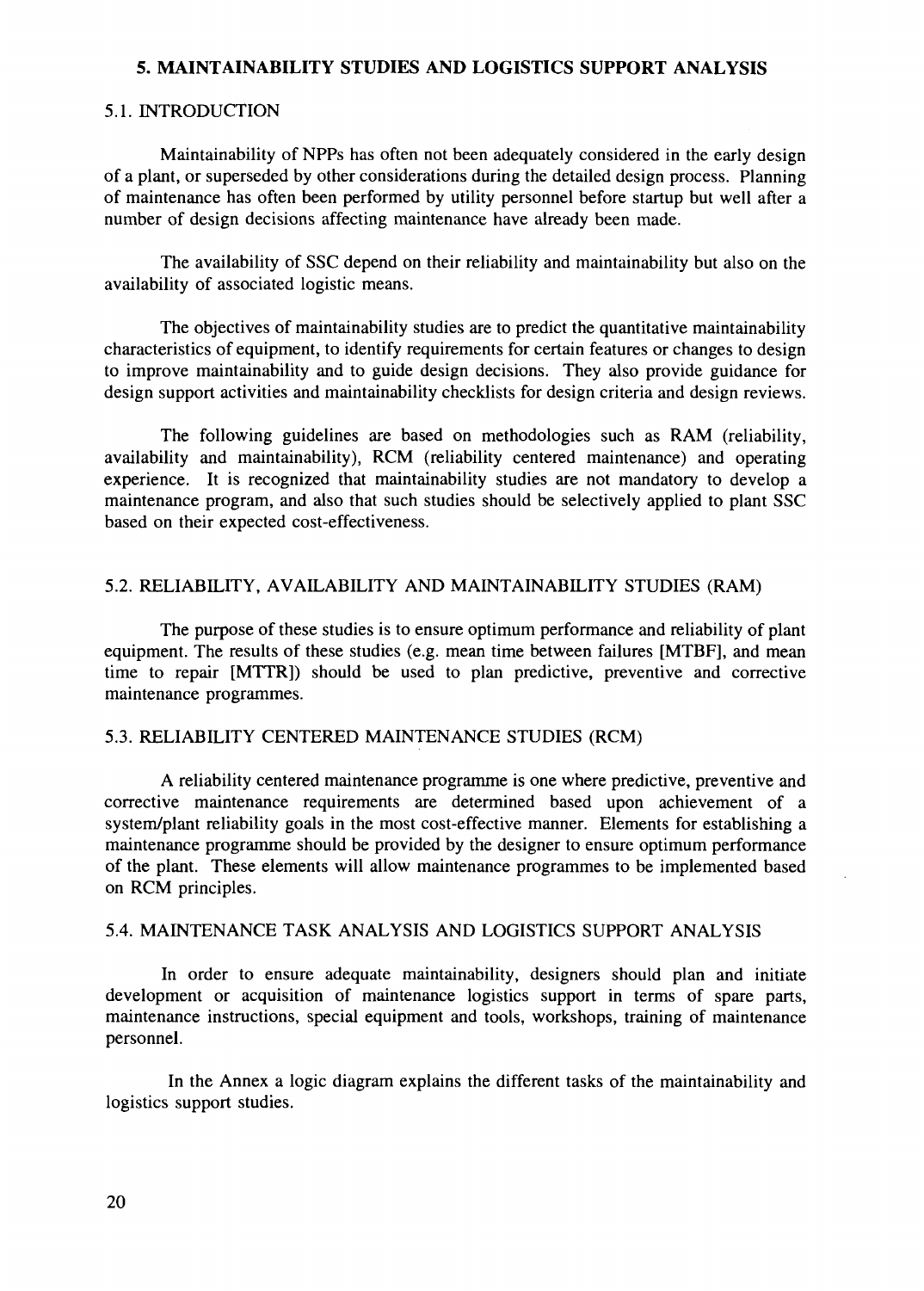#### **5.5.1. Organization**

The organization of plant personnel should be determined based upon the planned operation and maintenance activities. In this way the organization will be sized and structured to allow effective control and accomplishment of all operation and maintenance related activities.

## **5.5.2. Training**

The technical data and requirements should be available to the operator for training and qualifying staff prior to plant startup.

#### **5.5.3. Spare parts supply and storage**

A list of recommended spare parts based on the logistics support analysis, the RCM analysis and the operating experience of current plants should be provided.

Experience from NPPs demonstrates the need for a spare part management system to facilitate identification and location of spares, as well as to maintain the desired inventory of spares. The system should be integrated with the IMS, if possible.

#### **5.5.4. Maintenance facility, repair shop**

Well equipped repair shops designed for maintenance of mechanical, electrical and instrument equipment should be accessible from all work areas during plant operation, taking into account that work on equipment contaminated with radioactive material should be strictly separated from clean work areas.

#### **5.5.5. Documentation**

A list of documents and a definition for each of these documents, including their hierarchy, should be established as early as possible.

An identification system should be applied to documents from all project participants for baseline documents, change control documents and support activity documents and record. The system should allow the retention of the equipment suppliers own identification system.

A documentation management system should be used during design, construction, startup, and operation, so that documentation can be maintained and updated.

The documentation management system should be capable of storing, controlling and accessing relevant records and other information for design, construction, test, startup, operation and maintenance from the design basis to the "as-built" configuration of the plant. Physical facilities should be provided to allow easy storage, retrieval, maintenance and management of documents.

The management of plant documents should be integrated, if possible in IMS.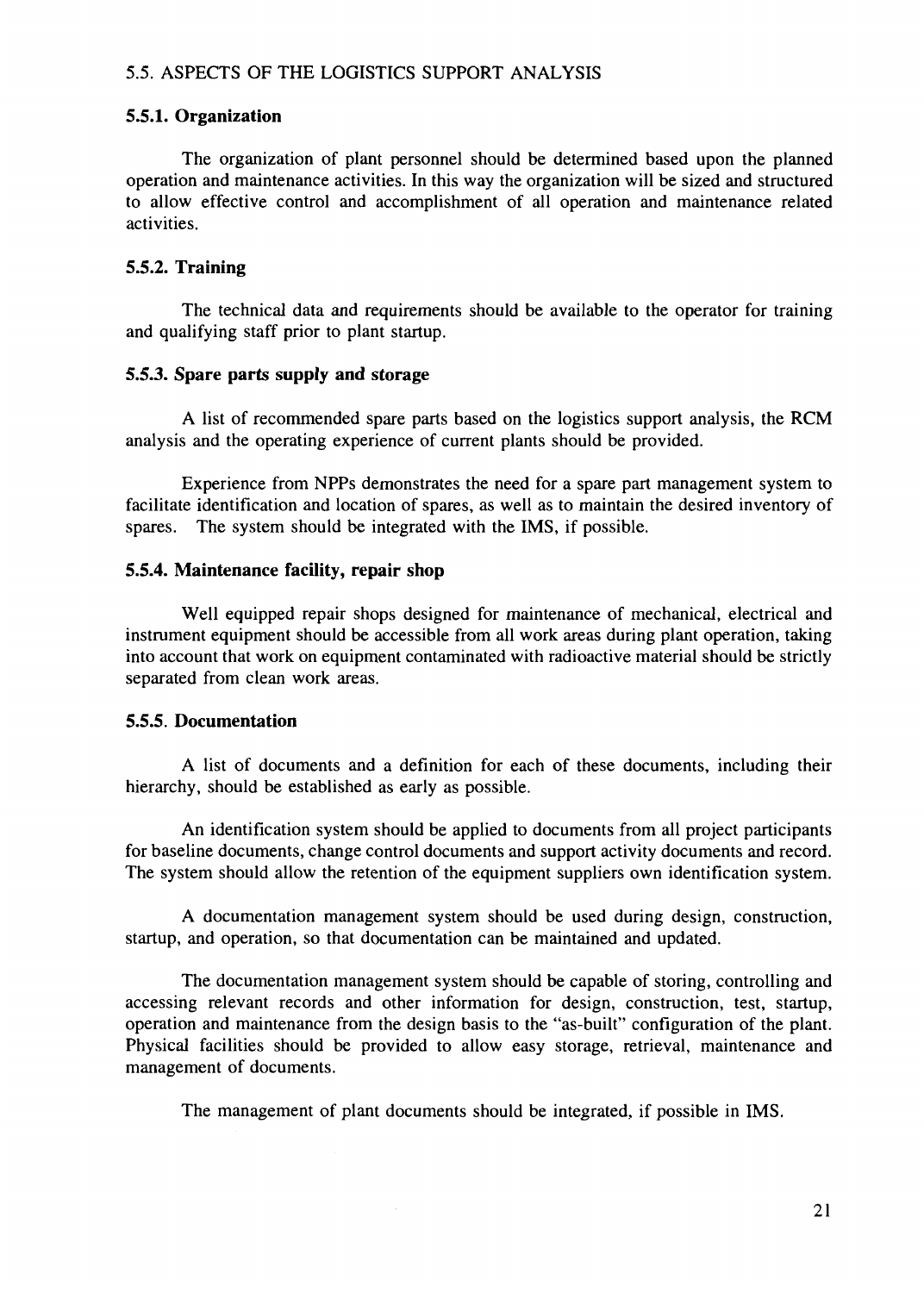#### **5.5.6. Configuration management**

Configuration management ensures that plant information (e.g. drawings specifications) correctly represents the approved design basis, and the physical plant itself (e.g. pumps, valves, wiring). During the life of the plant as changes are made this equality relationship must be preserved.

The IMS should help to facilitate configuration management.

#### 5.6. LOGISTICS SUPPORT DATABASE

The logistics support database should support the IMS. In the Annex a logic diagram shows how this data is integrated in the logistics studies.

The fields of this database should be jointly defined as early as possible. A standard should be used to build this database, and to preserve the ability of information systems to communicate and exchange information.

#### 5.7. LOGISTICS SUPPORT ANALYSIS REPORTS

The LSA computerized data system should be built to produce logistics support analysis reports to be used to aid in the execution of the maintenance programme.

#### **6. RADIATION EXPOSURE**

#### 6.1. INTRODUCTION

Design features described in this section are aimed at:

- optimizing radiation protection (the magnitude of individual doses, the number of people exposed and the likelihood of incurring exposures should be kept as low as reasonably achievable),
- restricting individual radiation exposure not to exceed any relevant dose limits, and - achieving targets for collective dose from occupational radiation exposure over the life of the plant.

#### **6.1.1. Individual dose**

Principles of radiation protection are developed by the International Commission on Radiological Protection (ICRP). Based on these principles International Basic Safety Standards for Protection against Ionizing Radiation and for the Safety of Radiation Sources (BSS), jointly sponsored by FAO, IAEA, ILO, OECD/NEA, PAHO and WHO, were issued in 1996. These Standards specify individual dose limits for occupational exposure.

#### **6.1.2. Collective dose**

The collective dose from occupational exposure should be as low as reasonably achievable. A target for annual collective dose should be set at the beginning of the design for use in designing equipment and installation.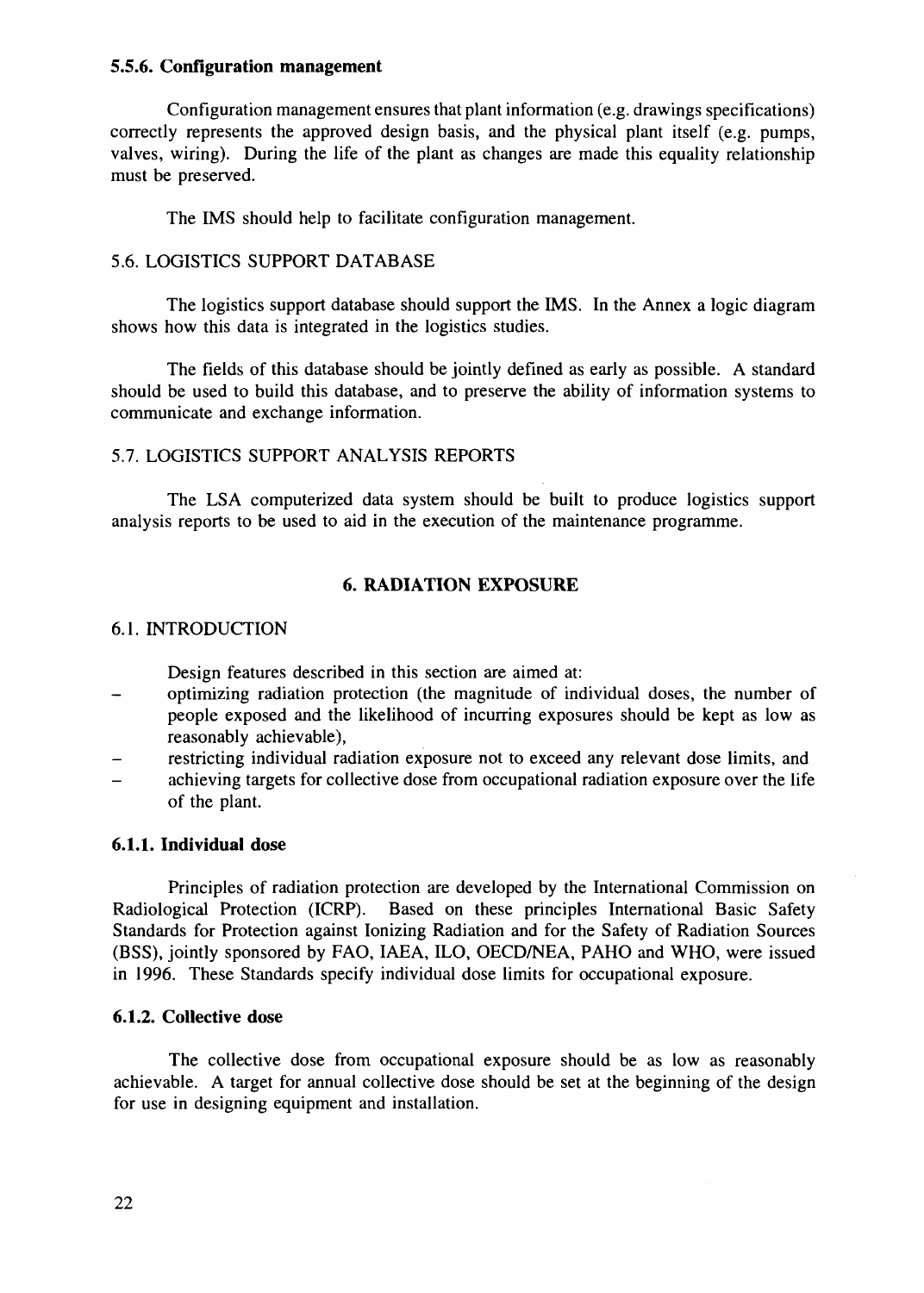## 6.2. BASIC GUIDELINES

Specific design features should be provided in the plant to reduce individual doses, and to meet the specified collective dose target.

Considerations include:

- Material selection, especially those subject to radiation, or in contact with the reactor coolant (e.g. selecting cobalt free hardfacing)
- Design and proper installation of water treatment to allow high quality chemistry standards
- Adequate permanent shielding for both gamma and neutron radiation, augmented with temporary shielding when necessary
- Design of components to facilitate cleaning and chemical decontamination to reduce exposure during maintenance
- Application of robotics for cleanup, maintenance and inspection tasks (see Section 5.4)
- design of equipment in modules for rapid disassembly, for standard exchange, inspection or maintenance
- Zero leakage fuel and zero leakage control rods (less than one manufacturing defect per 10 000 units)
- Plant layout to permit personnel movement through the plant without exposure to radiation sources
- Plant layout to assure radioactive components are adequately shielded from normal work areas and nearby components
- Avoiding the spread of contamination (e.g. ventilation systems, barriers and inter-zonal monitors)
- Systems for remote handling of contaminated resins and filters including packaging for waste disposal
- Instrumentation and devices to conduct testing and inspection remotely, particularly in high radiation areas
- Design features to prevent the introduction of inpurities and foreign material into the plant system.

## 6.3. ROBOTICS FOR INSPECTION AND REPAIR OPERATIONS

A robotics applications analysis should be performed during the design phase to identify candidate activities for use of robotics equipment to reduce radiation doses.

Possible applications for robotics include:

- Ssteam generator inspection and maintenance
- Radwaste drum handling
- Fuel bundle sipping and inspection
- **Refueling**
- Vessel flange bolting/unbolting by multi-stud tensioner
- Ultrasonic test (UT) inspections and repairs of vessel internals
- UT inspections of pipes, welds, vessel and nuclear components.

Specific design features important to the effective functioning of robotics devices should be considered in the design of the plant.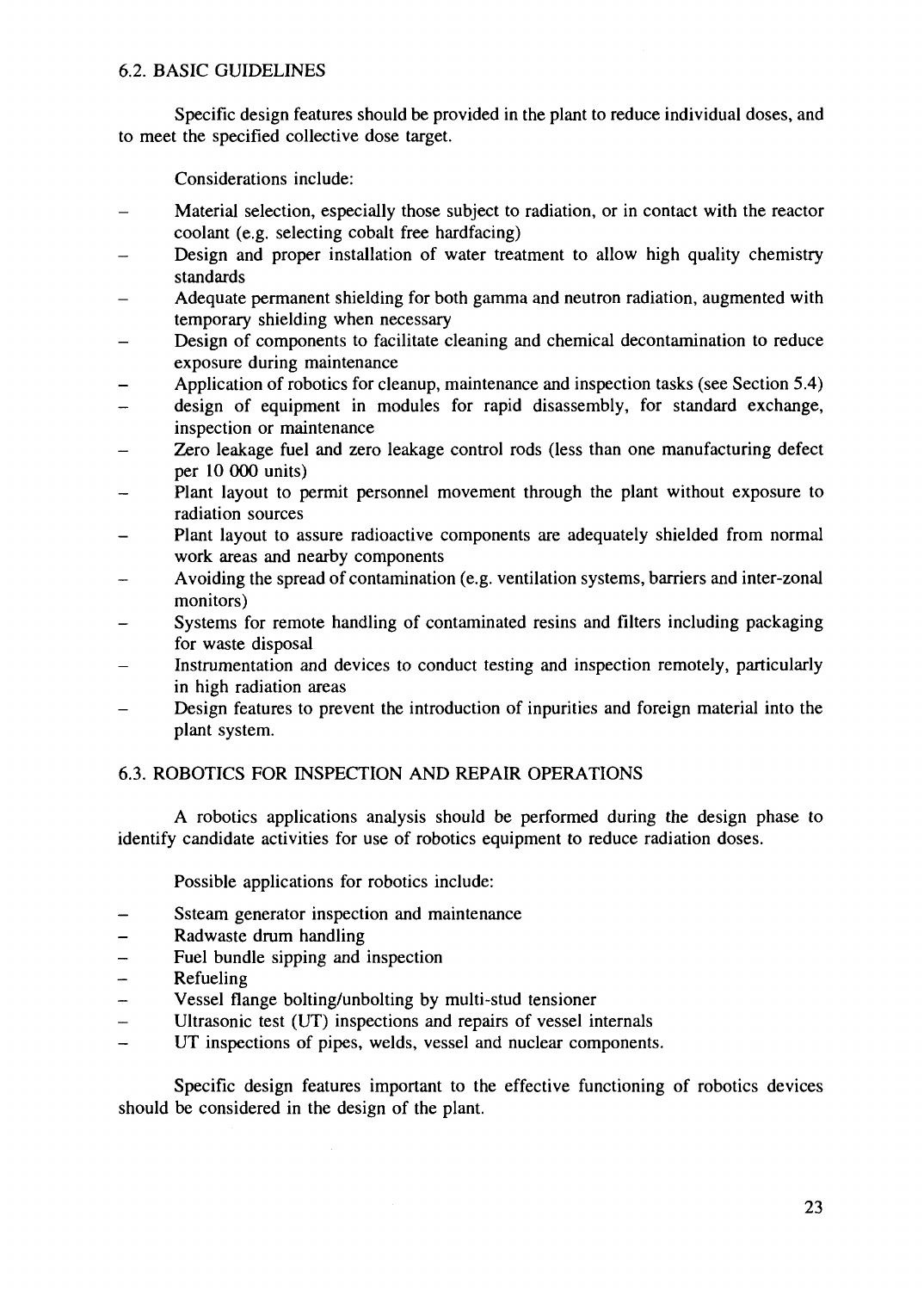### 6.4. ELECTROPOLISHING

The use of electropolishing surfaces should be considered in those areas of the plant where this treatment will cost effectively reduce the radiation dose to personnel during maintenance.

## 6.5. OTHER CONTAMINATION REDUCTION TECHNIQUES

The facility design should include other available means for reducing contamination in areas of the plant which may come into contact with radioactive fluid or materials. Such features include:

- Non-porous coatings for metal and concrete surfaces
- Drip trays  $\overline{a}$
- Leakoff collection.

## **7. DESIGN STANDARDIZATION AND SIMPLIFICATION**

Standardization and simplification are design biases which when broadly implemented produce a design with better operability and maintainability and reduced life cycle costs. The benefits of standardization and simplification are:

- Standard systems, structures and components (SSC) reduce operational complexity and training, spare parts inventory, maintenance force
- Simple designs are easier to operate
- Standard SSC require a reduced maintenance knowledge base
- Reduced regulatory uncertainty.

The following are key attributes of a design which is biased toward standardization and simplification:

- Where possible, a standard nuclear power plant design is implemented in a series of plants.
- Standard SSC are selected across plants and a plant across functions.
- SSC design is simplified, consistent with safety requirements, to minimize the number of components, needed to achieve plant functions.
- Nomenclature, labeling and coding is standardized through the plant to ensure a consistent set from conceptual design, through procurement, construction and operation. Vendors, operators, maintainers and designers should be able to readily identify any SSC by one unique label.
- Component selection and design is biased toward modularity and simplicity such that component repair is simplified and replaceability is enhanced.

## **8. IMPLEMENTATION OF OPERABILITY AND MAINTAINABILITY GUIDELINES**

This section describes a process for using the operability and maintainability guidelines in this document in the design of new nuclear power plants or in the design of upgrades and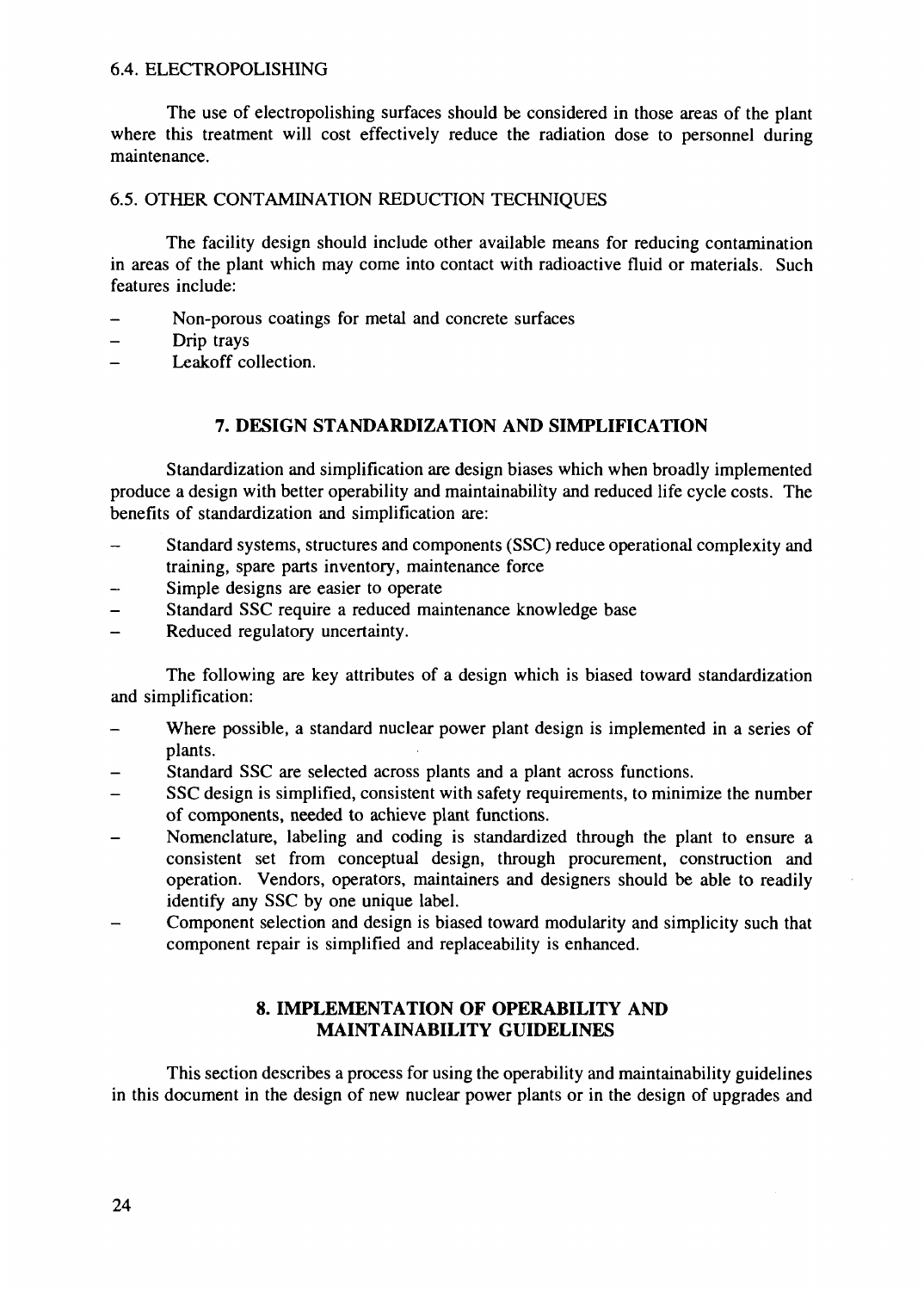retrofits in existing nuclear power plants. The process described integrates design, cost benefit, dose and availability considerations.

#### 8.1. MAJOR FACTORS FOR CONSIDERATION

Experience in the nuclear industry has shown that major contributors to unavailability are, in order of importance:

- Planned outage length
- Forced outage unavailability
- Time to return to power following an outage  $\equiv$
- Fuel cycle length and its impact on outage frequency.

When implementing these guidelines, particular attention should be paid to properly identify SSC parameters which relate to the major contributing factors to plant unavailability. These include SSC attributes such as mean time between failures and mean time to repair.

In addition, cost and dose factors must be considered. For example, for cost one considerations should include component cost, maintenance cost, cost of logistical support, and unavailability cost. For dose, one should consider maintenance methods and design methods for reducing radiation exposure attributable to the SCC.

Allocations for these considerations can be made on the basis of experience with identical or similar designs, or from analysis and expert opinion. For example, to meet an annual collective dose target, analysis and expert opinion can be used to identify those SSC (e.g. steam generators, reactor vessel and internals), which contribute to radiation exposure. Proportional partitioning of the new dose target based on analysis of operating experience or expert opinion can be used to allocate maintenance dose to the new SSC design. These allocations are then iterated through the functional analysis and design to verify their feasibility and to arrive at the SSC detailed design.

#### 8.2. IMPLEMENTATION PROCESS

The process described below includes:

- Functional analysis of availability, maintenance costs, dose, etc., and
- Design activities.

These activities are actually iterative, such that if the outcome of a particular assessment is not acceptable from a cost, dose or availability point of view, the inputs to the assessment are reviewed to determine if allocation targets or the design should be changed.

These activities and their relationship are shown in Fig. 1.

The functional analysis takes as inputs the targets for dose, maintenance cost, outage contribution, and availability for the nuclear power plant SSC as well as experience feedback from operating plants. The targets are allocated from experience feedback and from functional analysis. From these inputs, the critical SSC are identified.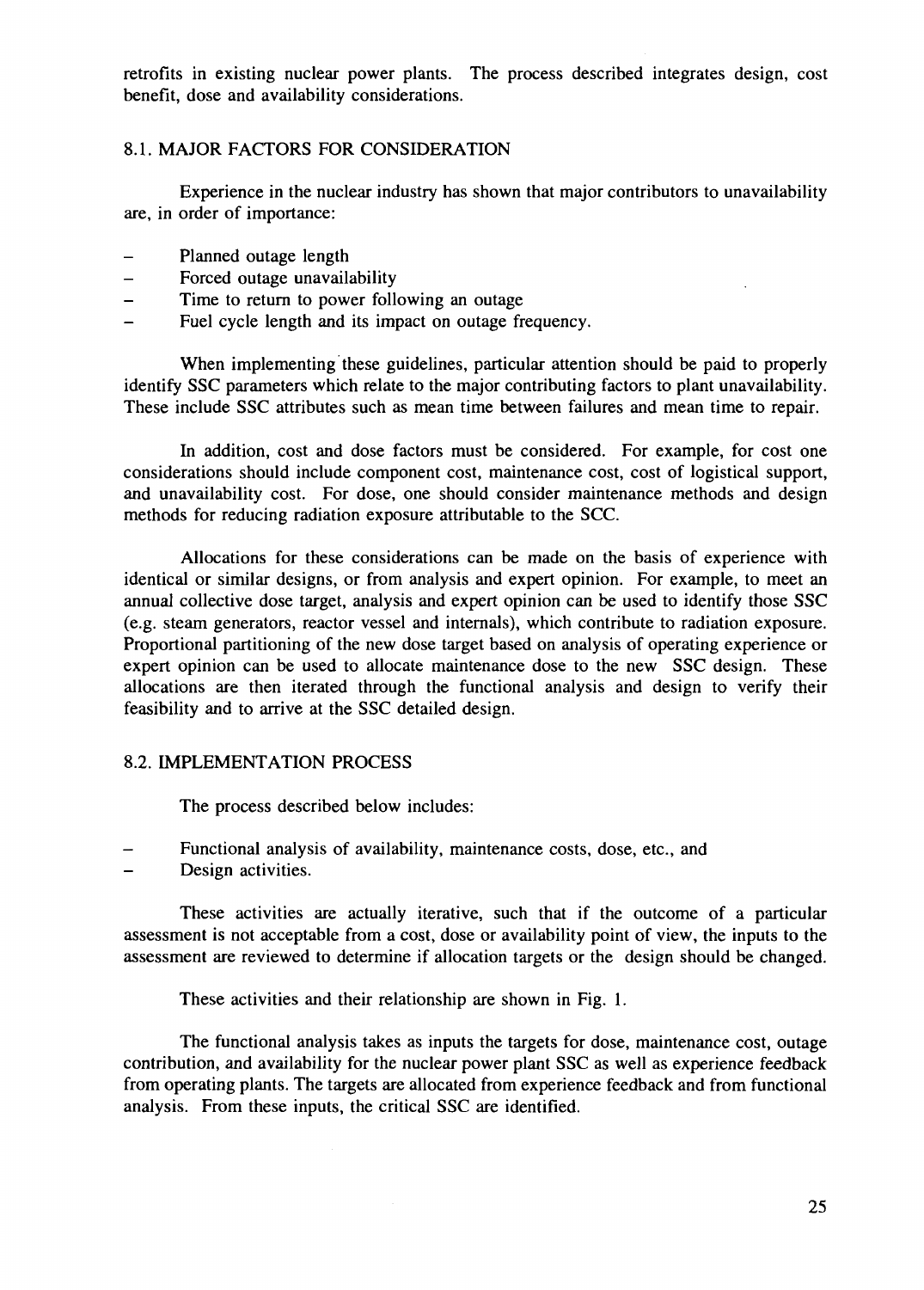

*FIG. I. Simplified implementation process.*

Continuing with the functional analysis, for each critical SSC, preliminary allocations are made for availability, outage contribution, maintenance cost, and dose. Using these allocations, preliminary design constraint input (e.g. mean time between failure, target maintenance dose, etc.) are given to the designer for incorporation. If the design cannot meet those constraints or is too costly, then an iteration to review the allocations and/or the conceptual design is made.

The allocations are passed to the SSC RAM assessment to determine if the allocations for reliability, availability and maintainability are met. If the allocations are met, they are passed to detailed design for implementation. If not, they are returned to basic design for reevaluation. The aforementioned implementation process can also be applied to the existing plants for upgrades or improvements.

#### 8.3. DESIGN PROCESS

The design process described in this section is not new. What is new (to the nuclear industry) is the introduction of iteration with allocations of specific attributes (e.g. availability, dose, maintenance cost, etc.) in the SSC design process. It is this feature of the process what contributes to achieving cost, dose and availability goals.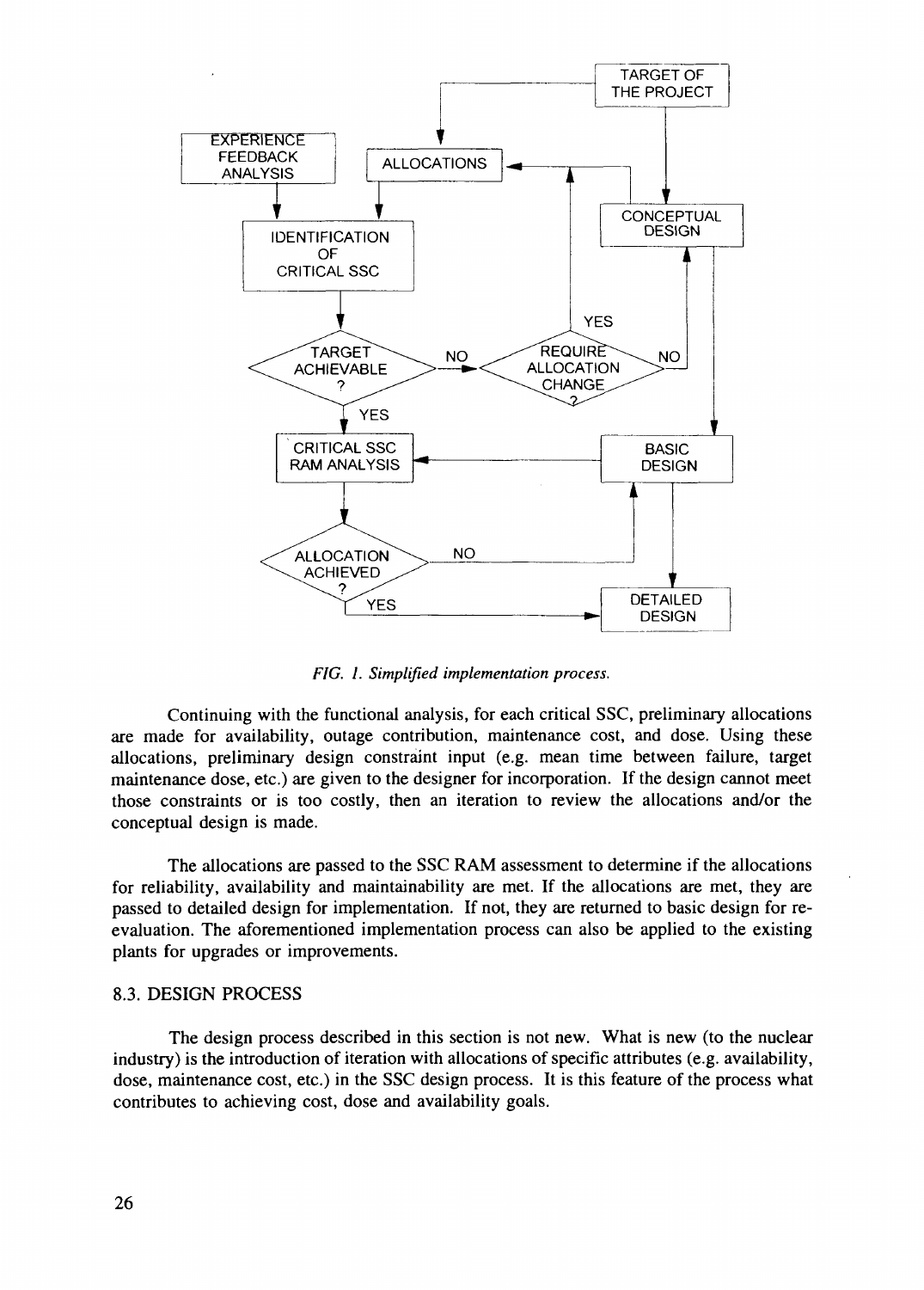#### REFERENCES

- [1] ELECTRIC POWER RESEARCH INSTITUTE, Advanced Light Water Reactor Utility Requirements Document, Volume 1, ALWR Policy and Summary Top-Tier Requirements, Palo Alto, CA (1990).
- [2] EUROPEAN UTILITY REQUIREMENTS, European Utility Requirements for LWR Nuclear Power Plants, Volumes 1 and 2 – Revision A (1994).
- [3] INTERNATIONAL ATOMIC ENERGY AGENCY, Computerization of Operation and Maintenance for Nuclear Power Plants, IAEA-TECDOC-808, Vienna (1995).
- [4] INTERNATIONAL ATOMIC ENERGY AGENCY, Control Room/Systems Design for Nuclear Power Plants, IAEA-TECDOC-812, Vienna (1995).
- [5] INTERNATIONAL ATOMIC ENERGY AGENCY, Safety Related Maintenance in the Framework of the Reliability Centered Maintenance Concept, IAEA-TECDOC-658, Vienna (1992).
- [6] DEGRAVE, C, MARTIN-ONRAET, M., Integrating Availability and Maintenance Objectives in Plant Design and Approach, The 3rd JSRE/ASRE Joint International Conference on Nuclear Engineering, Kyoto (1995).

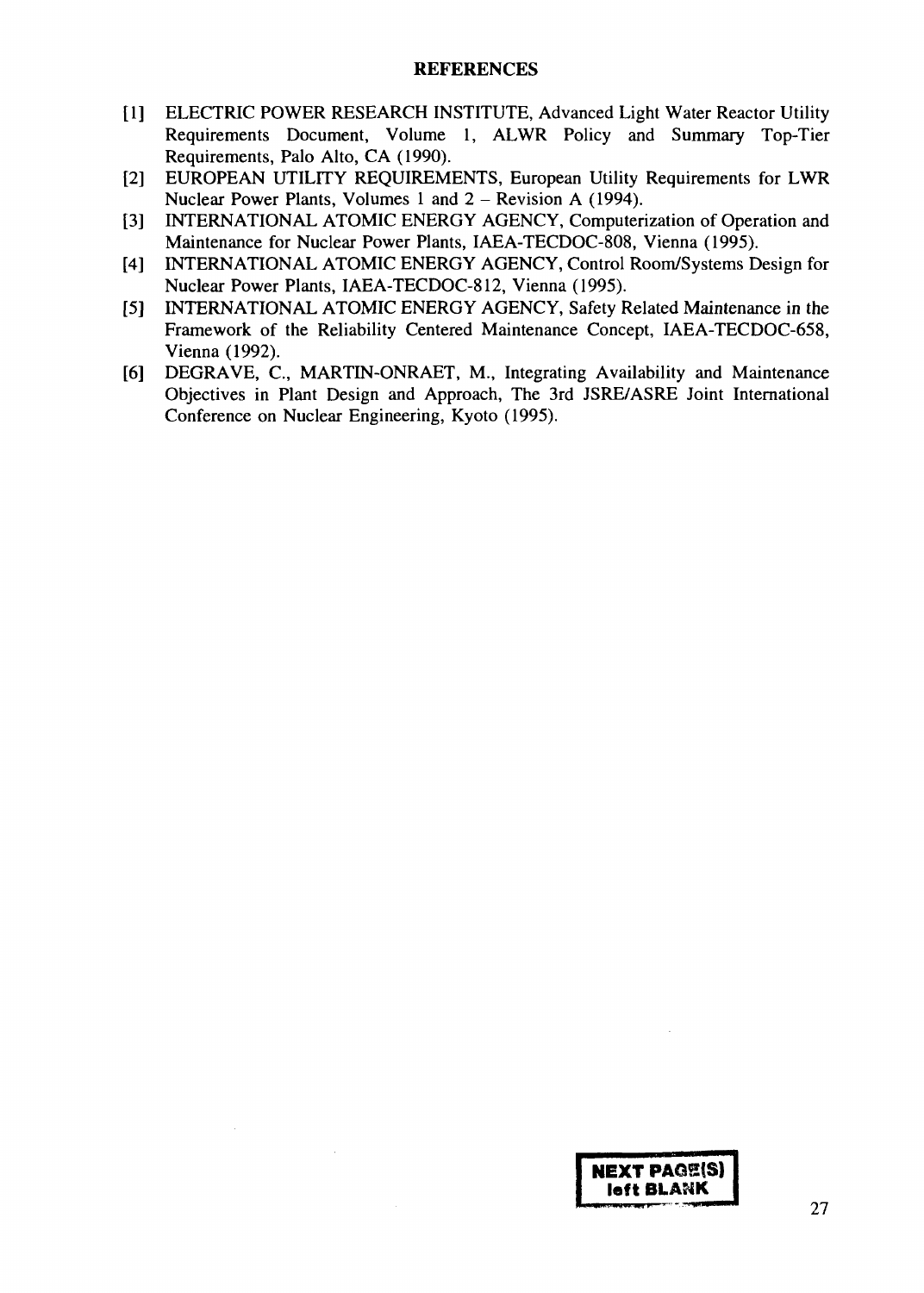#### **Annex INTEGRATION OF MAINTENANCE AND LOGISTICS SUPPORT DURING THE DESIGN OF AN NPP**

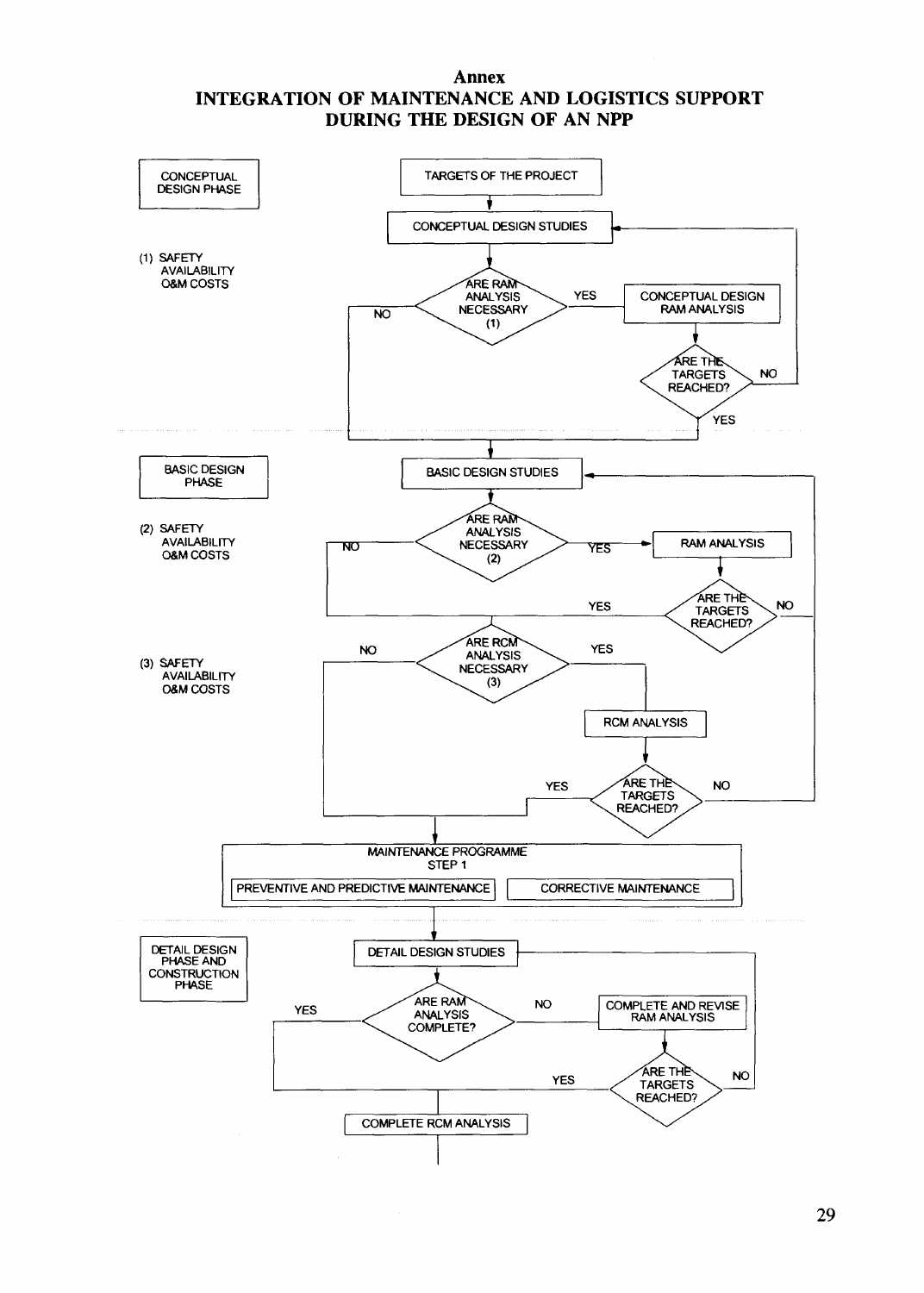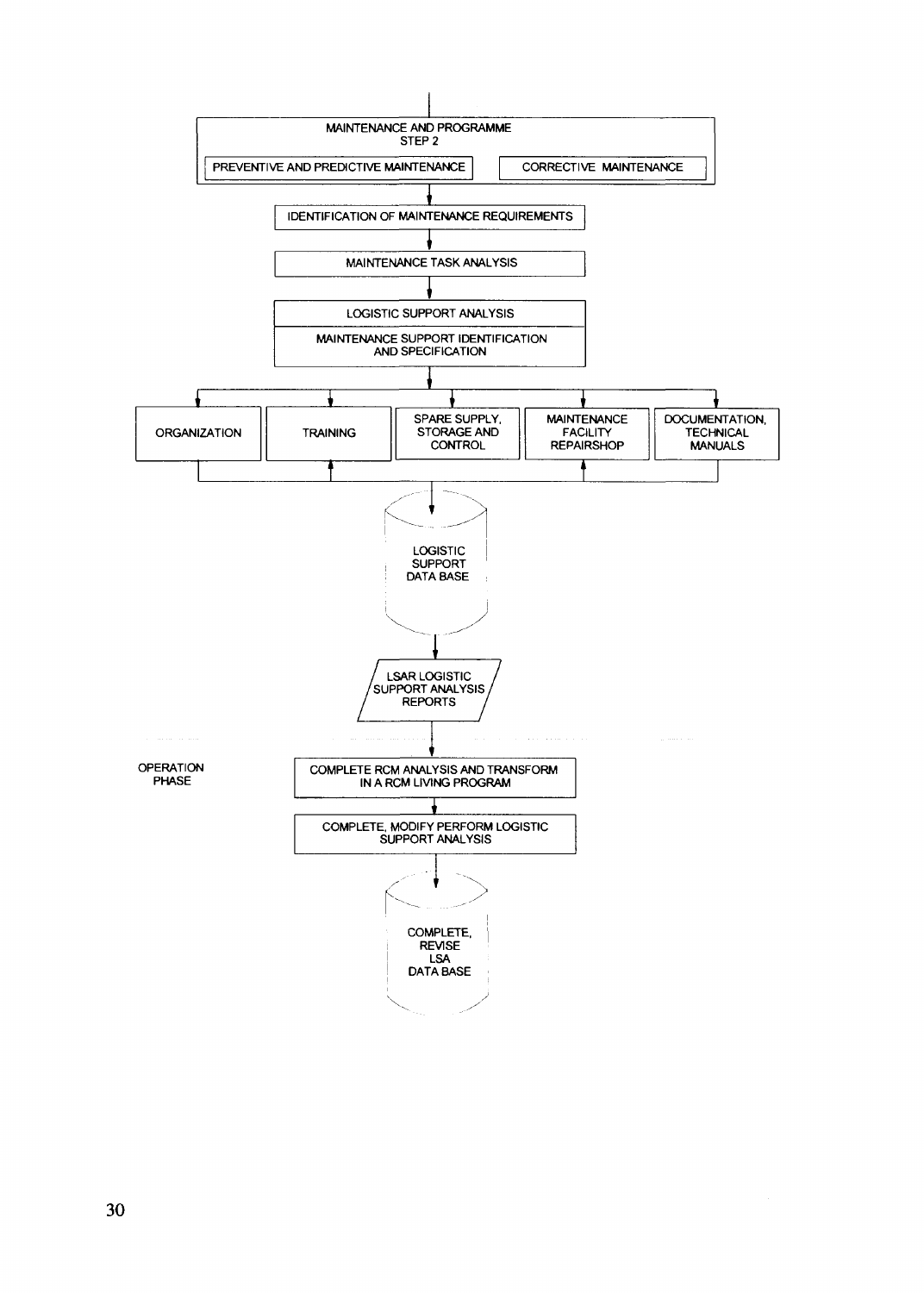## **ABBREVIATIONS**

| <b>ALARA</b> | as low as reasonably achievable               |
|--------------|-----------------------------------------------|
| <b>BWR</b>   | boiling water reactor                         |
| <b>HVAC</b>  | heating, ventilating, and air conditioning    |
| <b>HWR</b>   | heavy water reactor                           |
| <b>IMS</b>   | information management system                 |
| <b>LOCA</b>  | loss of coolant accident                      |
| <b>LSA</b>   | logistics support analyses                    |
| <b>LWR</b>   | light water reactor                           |
| $M-MIS$      | man-machine interface system                  |
| <b>MTBF</b>  | mean time between failures                    |
| <b>MTTR</b>  | mean time to repair                           |
| O&M          | operations and maintenance                    |
| QA           | quality assurance                             |
| <b>PWR</b>   | pressurized water reactor                     |
| <b>RAM</b>   | reliability, availability and maintainability |
| <b>RCS</b>   | reactor coolant system                        |
| <b>RCM</b>   | reliability centered maintenance              |
| <b>RPV</b>   | reactor pressure vessel                       |
| <b>SSC</b>   | system, structure and component               |